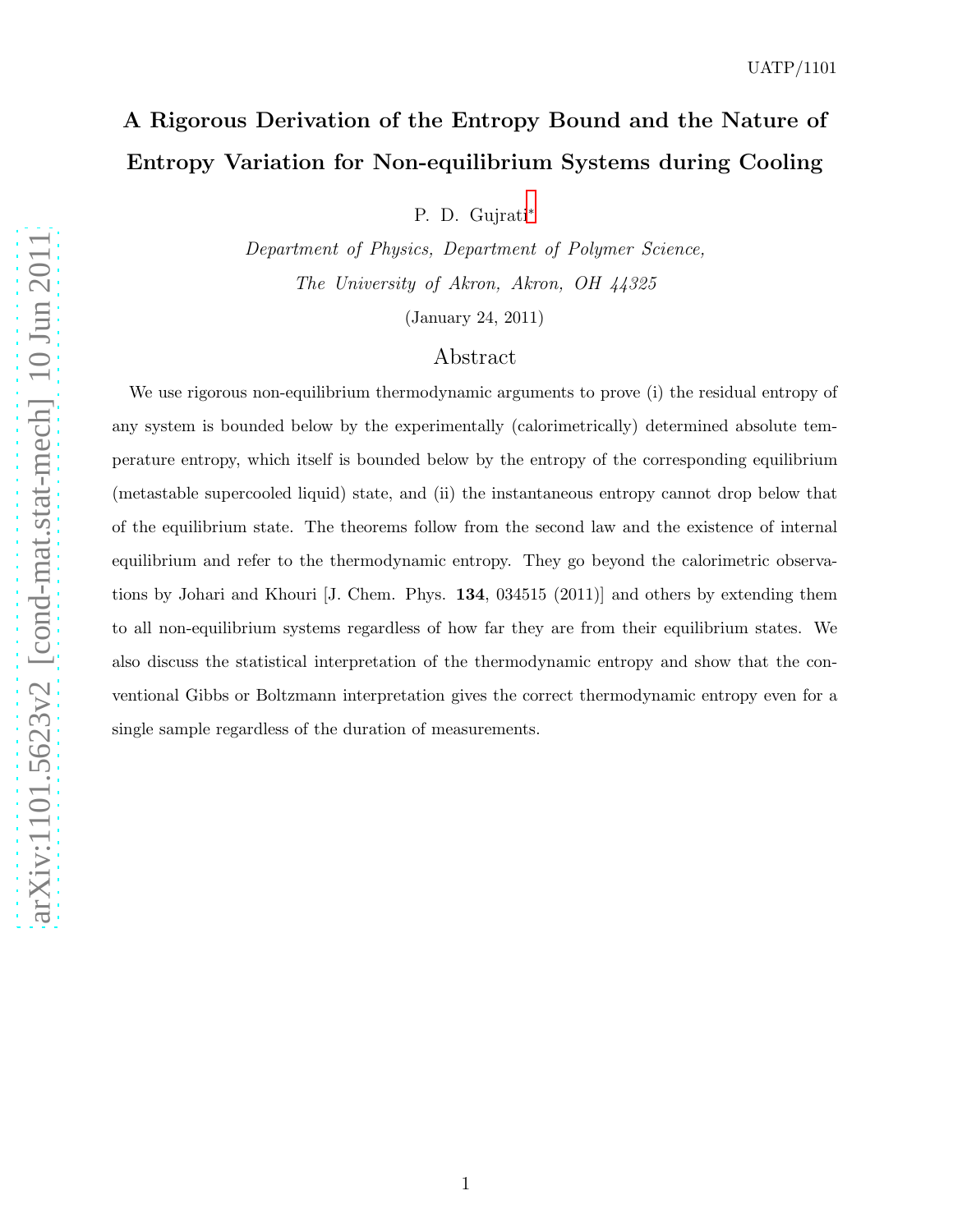#### I. INTRODUCTION

In a recent publication, Johari and Khouri<sup>[1](#page-22-1)</sup> used upper and lower bounds on the isobaric entropy  $S(T_0)$  of a glass as a function of the temperature  $T_0$  of the surrounding medium, obtained by using the measured heat capacity during cooling and heating to argue for the reality of the residual entropy  $S_{\rm R}$ , as the latter has become a highly debated issue in the literature.<sup>[2](#page-22-2)[–11](#page-22-3)</sup> For a brief review of the history of the residual entropy and the current controversy, we refer the reader to Goldstein, <sup>[9](#page-22-4)</sup> Gutzow and Schmelzer, <sup>[12](#page-22-5)</sup> Nemilov, <sup>[13](#page-22-6)</sup> and the recent reviews<sup>[14](#page-22-7)[,15](#page-22-8)</sup> by us; see also below. The existence of a non-zero residual entropy  $(S_R > 0)$  is very common in Nature, and does not violate Nernst's postulate, as the latter is applicable only to equilibrium states with a non-degenerate ground state; see Sect. 64 in Landau and Lifshitz.[16](#page-22-9) Its existence was first theoretically demonstrated by Pauling and Tolman;<sup>[17](#page-22-10)</sup> see also Tolman.<sup>[18](#page-22-11)</sup> In addition, the existence of the residual entropy has been demonstrated rigorously for a very general spin model by Chow and Wu.[19](#page-22-12) The residual entropy for glycerol was observed by Gibson and Giauque<sup>[20](#page-22-13)</sup> and for ice by Giauque and Ashley.<sup>[21](#page-22-14)</sup> Pauling<sup>[22](#page-22-15)</sup> provided the first numerical estimate for the residual entropy for ice, which was later improved by Nagle.<sup>[23](#page-22-16)</sup> Nagle's numerical estimate has been recently verified by simulation.<sup>[24](#page-23-0)[,25](#page-23-1)</sup> The numerical simulation carried out by Bowles and Speedy<sup>[26](#page-23-2)</sup> for glassy dimers also supports the existence of a residual entropy. Richet<sup>[27](#page-23-3)</sup> uses the Adam-Gibbs theory to justify the residual entropy. Thus, it appears that the support in favor of the residual entropy is quite strong. We wish to emphasize that what is customarily called the third law due to Nernst, according to which the entropy must vanish at absolute zero, is merely a postulate and not a strict theorem even in equilibrium.<sup>[16](#page-22-9)[,28](#page-23-4)[,29](#page-23-5)</sup> Indeed, many exactly solved statistical mechanical models show a non-zero entropy at absolute zero. However, as of yet, no experiment can be performed at absolute zero to demonstrate the residual entropy; in all cases, some sort of extrapolation is required. This point should not be forgotten in the following whenever we speak of measuring the residual entropy. In addition, we will speak of the equilibrium state associated with a non-equilibrium state. Depending on the context, the equilibrium state may represent a true equilibrium state such as a crystal or a (timeindependent) metastable state such as the supercooled liquid. However, for the purpose of clarity, we will consider the supercooled liquid in the following, but the arguments are applicable to both cases.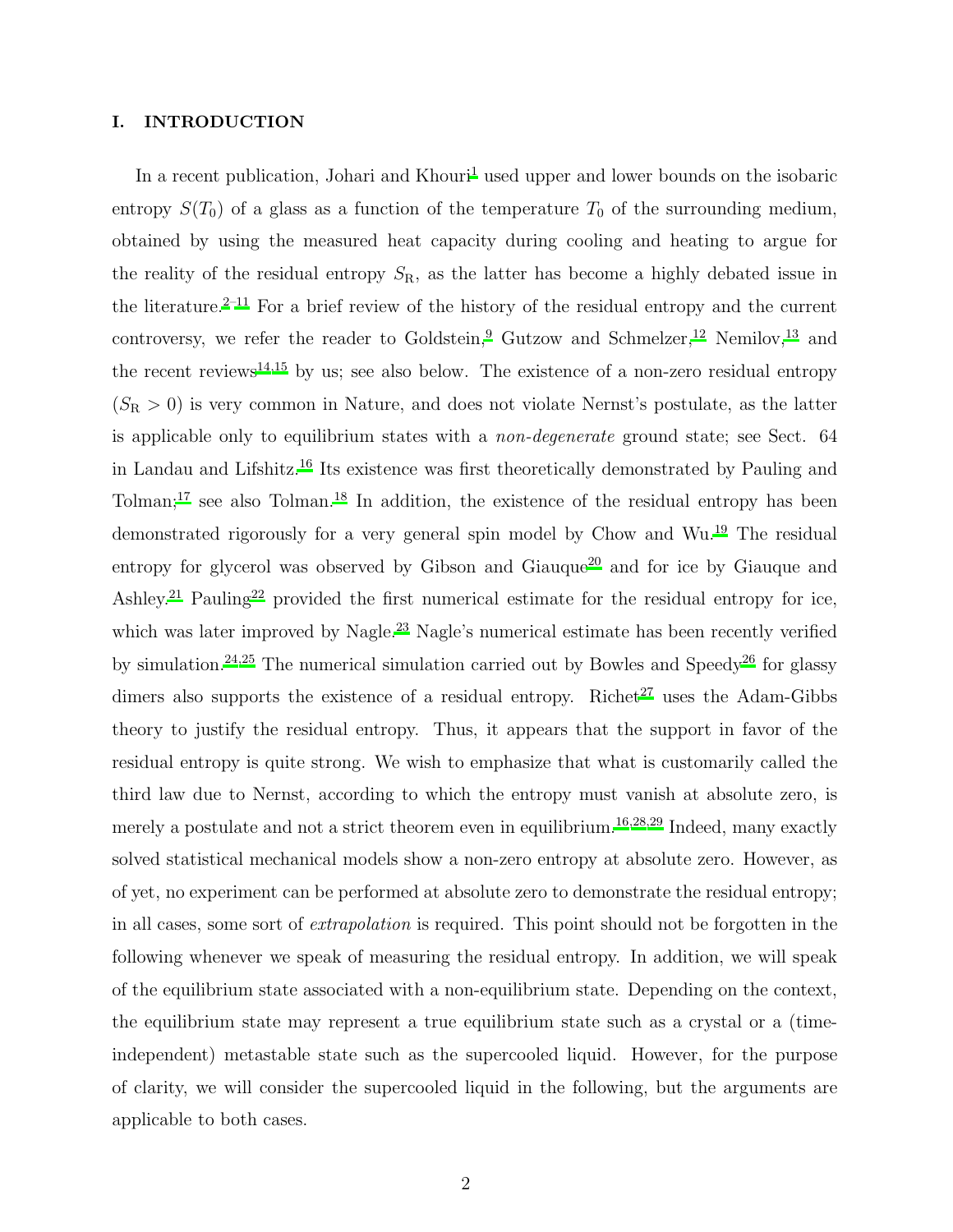#### <span id="page-2-1"></span>A. Controversy and Its Current Status

It is surprising to see this controversy persist in the current literature even though it seemed resolved a long time  $ago;^{17,18}$  $ago;^{17,18}$  $ago;^{17,18}$  $ago;^{17,18}$  we also note somewhat recent attempts.<sup>[30](#page-23-6)[,31](#page-23-7)</sup> The controversial issue is the following: As the irreversibility does not allow for an exact evaluation of the entropy, is it possible for the entropy to decrease by an amount almost equal to  $S_{\rm R}$ within the glass transition region so that the glass (see Glass2 in Fig. [1\)](#page-3-0) would have a vanishing entropy at absolute zero? The entropy for Glass2 follows from the recent proposals by Kivelson and Reiss,<sup>[7](#page-22-17)</sup> and by Gupta and Mauro;<sup>[8](#page-22-18)[,10](#page-22-19)[,32](#page-23-8)</sup> see also Reiss.<sup>[33](#page-23-9)</sup> Gupta and Mauro<sup>[32](#page-23-8)</sup> conclude that

<span id="page-2-0"></span>
$$
S \le S_{\text{SCL}} \tag{1}
$$

at and below the glass transition, in conformity with Glass2. They actually state the above inequality at the glass transition in Eq. (10) of the above paper but then take it to be also valid below the transition. Their conclusion is based on the fact that  $G \geq G_{\text{SCL}}$  for the Gibbs free energies and the equality  $H = H<sub>SCL</sub>$  of the enthalpy at the glass transition; here S, G and H refer to the glass and  $S_{\text{SCL}}$ ,  $G_{\text{SCL}}$  and  $H_{\text{SCL}}$  refer to the supercooled liquid. The equality  $H = H<sub>SCL</sub>$  is widely accepted as an experimental fact in the field.<sup>[34](#page-23-10)[,36](#page-23-11)</sup> The motivation for their proposal is their understanding<sup>[7](#page-22-17)[,8](#page-22-18)[,10](#page-22-19)[,32](#page-23-8)[,33](#page-23-9)</sup> that the entropy of a single sample of glass at absolute zero must be zero as the microstate of the sample will not change no matter how long the glass is "observed." Thus, according to this view, the entropy is not merely less than that of Glass1, such as Glass3, it must be strictly less than or equal to  $S<sub>SCL</sub>$ . The alternative shown as Glass3

$$
S < S_{\text{Glass1}} > S_{\text{SCL}} \tag{2}
$$

is not consistent with this view.[32](#page-23-8)

According to Eq. [\(1\)](#page-2-0), the entropy of a glass can only increase during relaxation as the glass strives to equilibrate at any temperature below the glass transition. What could be wrong with such a simple deduction, which does not require any sophisticated mathematics? Gutzow and Schmelzer<sup>[12](#page-22-5)</sup> (see the discussion following their Eq.  $(39)$ ) also come to the same conclusion. On the other hand, the common view of the glass is shown by Glass1 in Fig. [1,](#page-3-0) with the clear implication that the entropy of the glass is higher than that of the supercooled liquid. There is at present no consensus as is evident from the discussion reported in the proceedings,<sup>[2](#page-22-2)</sup> and the general conclusion drawn by Goldstein<sup>[9](#page-22-4)</sup> that the abrupt entropy loss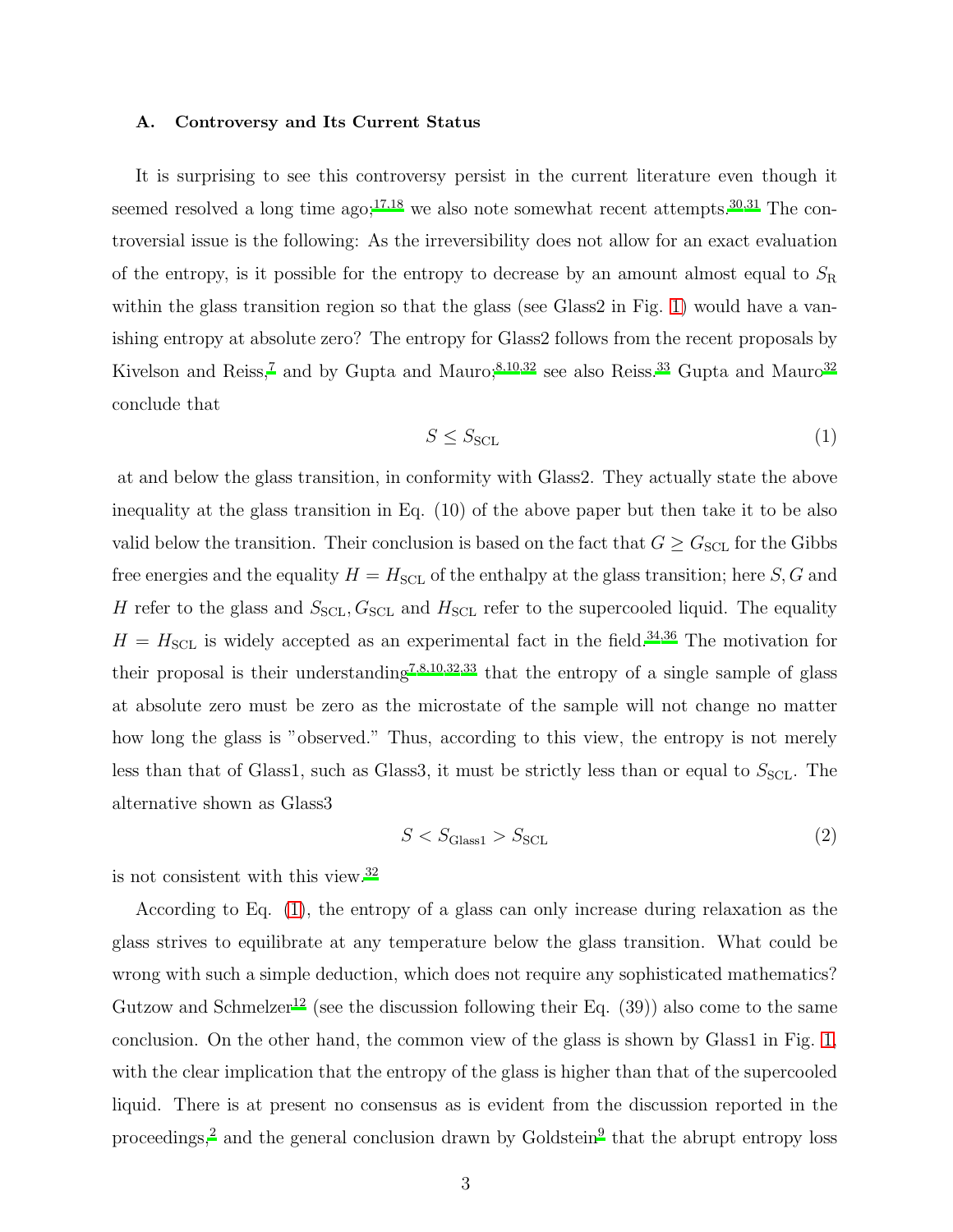

<span id="page-3-0"></span>FIG. 1: Schematic behavior of the entropy: equilibrated supercooled liquid (solid curve) without any relaxation and three possible glasses (Glass1-dotted curve, Glass2-dashed curve, Glass3-dashdotted curve) during vitrification as a function of the temperature  $T_0$  of the medium. Structures appear to freeze (over an extremely long period of time) at and below  $T_{0G}$ ; see text. The transition region between  $T_{0g}$  and  $T_{0G}$  over which the liquid turns into a glass has been exaggerated to highlight the point that the glass transition is not a sharp point. For  $T_0 < T_{0g}$ , the non-equilibrium state undergoes isothermal structural relaxation in time towards the supercooled liquid. For Glass1, the two vertical downward arrows show isothermal structural relaxation at two different temperatures, during which the entropy decreases. The same will also happen for Glass 3. For Glass 2, the entropy increases during isothermal structural relaxation; see the upward arrow. The instantaneous temperature  $T(t)$  of the glass decreases towards the  $T_0$  during relaxation., so that the entropy is a function of  $T(t)$  during relaxation. The entropy of the supercooled liquid is shown to extrapolate to zero per our assumption, but that of Glass1 to a non-zero value and of Glass2 to zero at absolute zero. The entropy of Glass 3 may or may not vanish at absolute. The possibility of an ideal glass transition, which does not affect our conclusion, will result in a singular form of the solid curve. The second law is used to support Glass1 and rule out Glass2; see the text.

comparable to  $S_R$  as proposed by Kivelson and Reiss<sup>[7](#page-22-17)[,33](#page-23-9)</sup> will result in the construction of a perpetual motion machine of the second kind. Goldstein merely follows the consequence of the existence of a possible reversible connection between a glass and the supercooled liquid as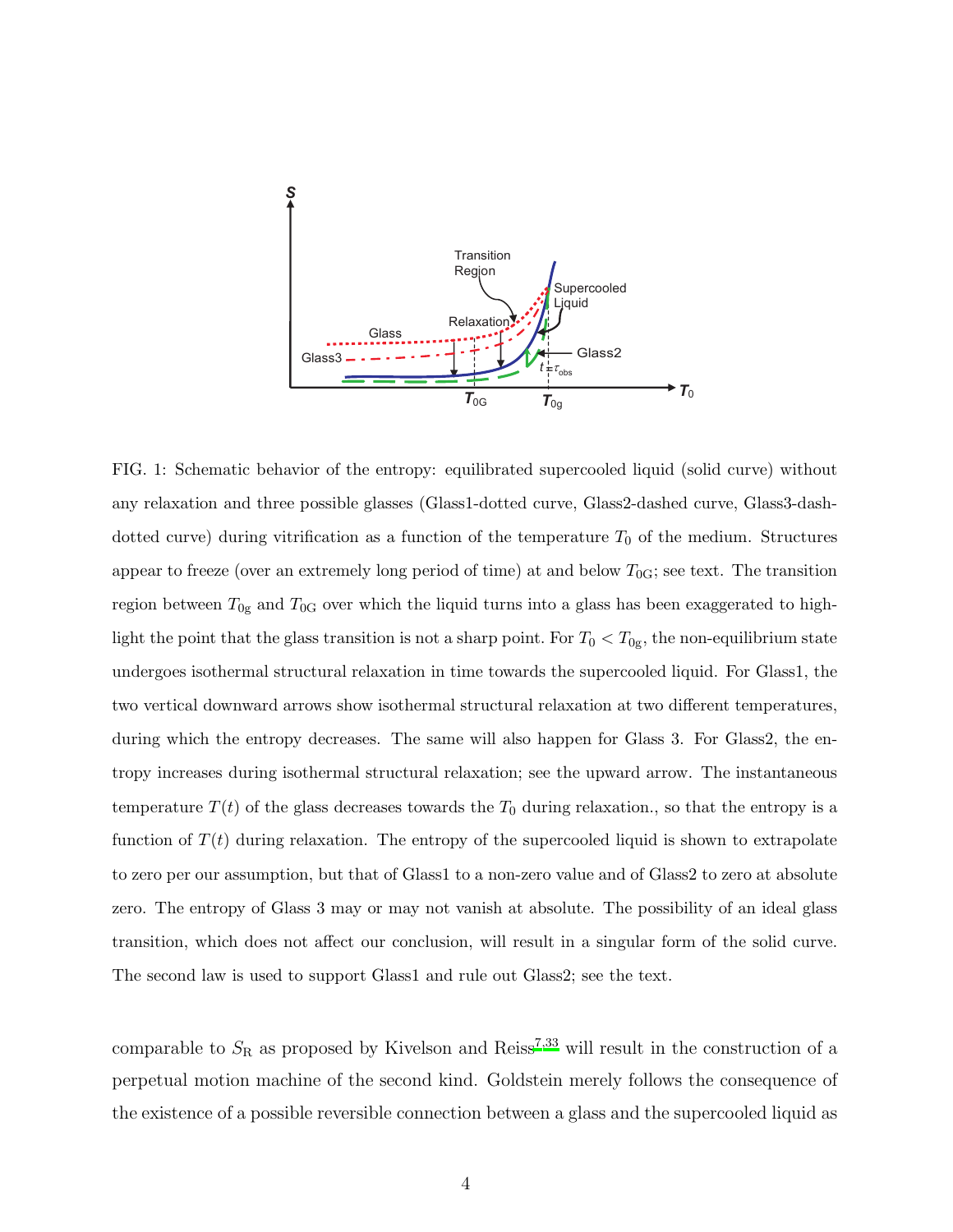proposed by Kivelson and Reiss. In view of the simple observation in Eq. [\(1\)](#page-2-0), one can argue that the general demonstration by Goldstein is either inapplicable to a glass or that the basic premise of a possible existence of a reversible connection between a glass and the supercooled liquid using Kivelson-Reiss construction must be invalid. Indeed, Gupta and Mauro $^{8,10}$  $^{8,10}$  $^{8,10}$  $^{8,10}$  argue that the second law does not apply to the glass transition proposed by them as the loss of entropy in their formulation does not result in a latent heat, while Goldstein's general demonstration noted above depends crucially on this heat and, therefore, does not invalidate the proposal of a discontinuous loss by Gupta and Mauro although it does invalidate the proposal by Kivelson and Reiss. One can also argue that the special "electrode" construction proposed by Kivelson and Reiss, and used by Goldstein, requires microscopic information to confine the system into a unique basin, a configurational microstate, in that one needs to know precisely where each particle of the system is located within a certain small volume cell associated with its possible vibrations; $37,38$  $37,38$  see Gujrati<sup>[15](#page-22-8)</sup> for elaboration on microstate measurements. Oppenheim<sup>[39](#page-23-14)</sup> has also raised somewhat of a similar objection. In addition, it is not obvious that thermodynamics, which is a description of a macrostate, can be applicable to a microstate such as the one obtained by the above special construction.

Mauro et al<sup>[2](#page-22-2)</sup> also consider a glass formed by continuous cooling such as Glass2 in which the entropy is lost continuously. It should be noted that Goldstein $9,40$  $9,40$  does not explicitly discuss continuous cooling; however, in a private discussion, Goldstein has pointed out that his demonstration based on solubility also covers continuous cooling. The amount of loss in this case is not going to be close to  $S_{\rm R}$ . Therefore, Goldstein's argument will not only invalidate Glass2 but also Glass3.

Despite all these attempts, the situation remains confusing, in part because, to quote  $Goldstein<sup>40</sup>:$  $Goldstein<sup>40</sup>:$  $Goldstein<sup>40</sup>:$  "As the residual entropies found by calorimetric measurements either equal or at least do not exceed the calculated value...., it is generally though not unanimously accepted that the residual entropies are real." Thus, in these cases, as already pointed out by Bestul and Chang,  $41$  one "...cannot demonstrate..." whether the residual entropy "...differs from zero." Of course, the attempts so far by those who believe in the residual entropy,<sup>[1](#page-22-1)[,3](#page-22-20)[,12](#page-22-5)[,13](#page-22-6)[,31](#page-23-7)</sup> have been only to demonstrate that the residual entropy is *approximately* equal to the calculated value, to be denoted here by  $S_{\text{expt}}(T_0)$ , within a few percentages; however, as they do not deal directly with  $S_{\text{SCL}}$ , they have not ruled out the inequality in Eq. [\(1\)](#page-2-0). Even though no experiments have revealed a situation in which  $S_{\text{expt}}(T_0)$  lies below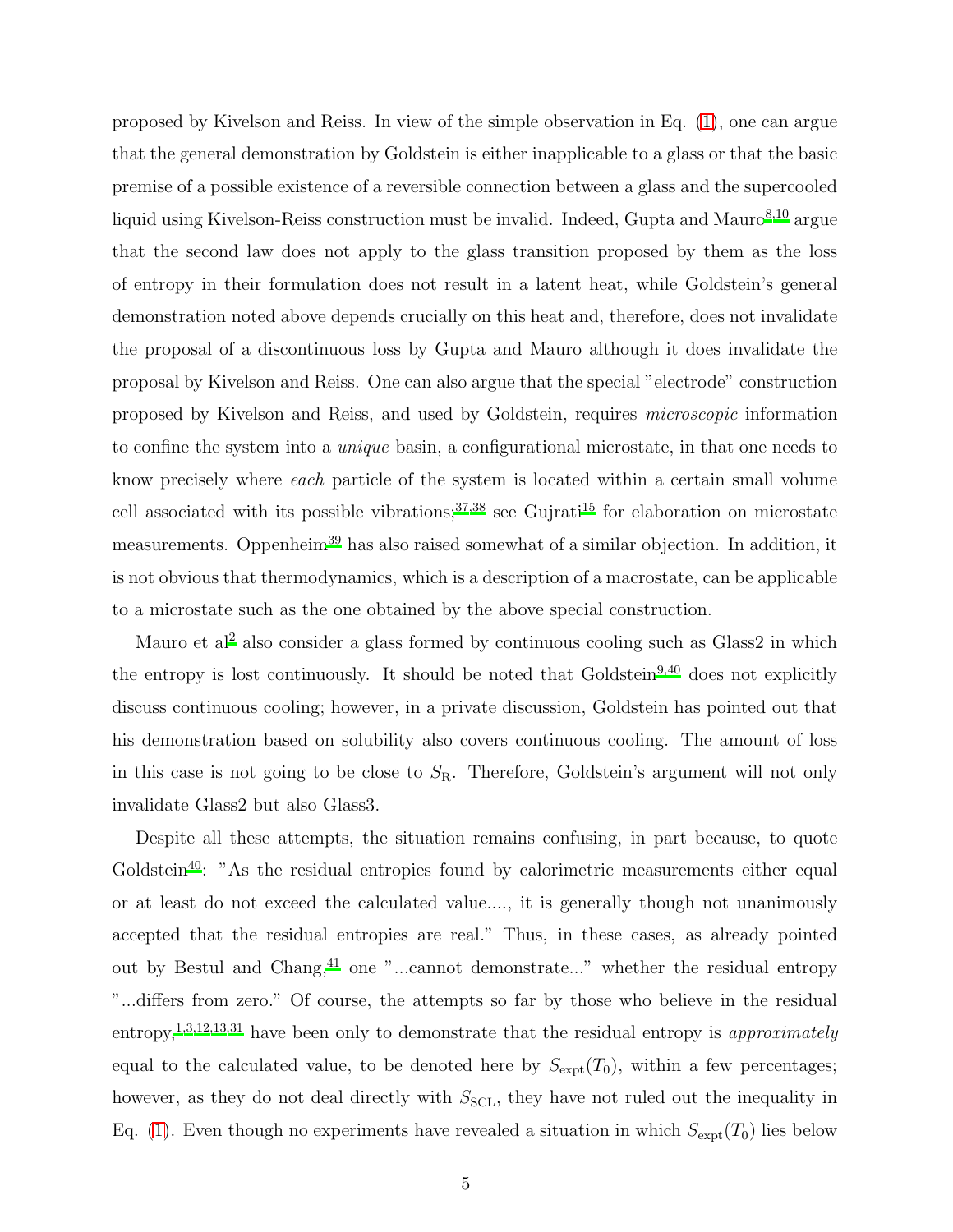$S<sub>SCL</sub>(T<sub>0</sub>)$  over the temperature range where the latter has been experimentally determined, the above calorimetric studies make no claim that

<span id="page-5-0"></span>
$$
S_{\text{expt}}(T_0) > S_{\text{SCL}}(T_0)
$$
\n
$$
(3)
$$

for all temperatures below the glass transition, even though many workers believe it to be intuitively true. In light of Eq. [\(1\)](#page-2-0), however, t is possible that the above inequality turns out to be incorrect. The contribution of Goldstein<sup>[9](#page-22-4)</sup> only proves that an abrupt or a continuous loss of a part of the residual entropy  $(S < S_{\text{Class}})$  cannot be valid, but it neither rules out zero residual entropy nor the inequality in Eq. [\(1\)](#page-2-0). It also says nothing about the above inequality. Is it possible that the demonstration of  $S \leq S_{\text{SCL}}$  itself is invalid? However, we cannot find any discussion of it in the current literature. Thus, it is not surprising that the controversy still persists. Goldstein<sup>[9](#page-22-4)</sup> has suggested that the entropy loss proposal "...may be impossible to verify by any conceivable experiment,..." thus leaving the possibility that some theoretical approach, such as the one to be taken here, may resolve the issue. A theoretical approach will also allow us to investigate the inequalties in Eqs. [\(1-](#page-2-0)[3\)](#page-5-0) at absolute zero, where experiments cannot be performed.

## B. Clausius Limits

Johari and Khouri<sup>[1](#page-22-1)</sup> have analyzed data from a large number of glasses to draw the conclusion that a non-zero residual entropy is real in the cases they have analyzed. The idea behind their discussion is simple: the bounds, called the Clausius limits,<sup>[1](#page-22-1)</sup> on the (thermodynamic) entropy reflect the contributions of irreversibility in the experimentally determined estimate  $S_{\text{expt}}(T_0)$  of the entropy  $S(T_0)$ . They find that the two bounds are so tight in most cases (less than 2%) that one can neglect the corrections to the calorimetrically determined  $S_{\text{expt}}(T_0)$  due to irreversibility along cooling and heating paths, a conclusion arrived at by several others.<sup>[1](#page-22-1)[,3](#page-22-20)[,12](#page-22-5)[–14](#page-22-7)</sup> It appears that this approach was first used by Bestul and Chang<sup>[41](#page-23-16)</sup> and later by Sethna and coworkers.<sup>[31](#page-23-7)</sup>. Johari and Khouri finally conclude that the experimental evidence of a non-zero residual entropy (see Glass1 in Fig. [1\)](#page-3-0) is beyond reproach for the systems they have analyzed. The implication of their contribution and of several others mentioned above<sup>[3](#page-22-20)[,12](#page-22-5)[,13](#page-22-6)[,31](#page-23-7)</sup> is that there is no thermodynamic reason, such as the third law, for the residual entropy to be zero, a conclusion well known in theoretical physics.<sup>[16](#page-22-9)</sup>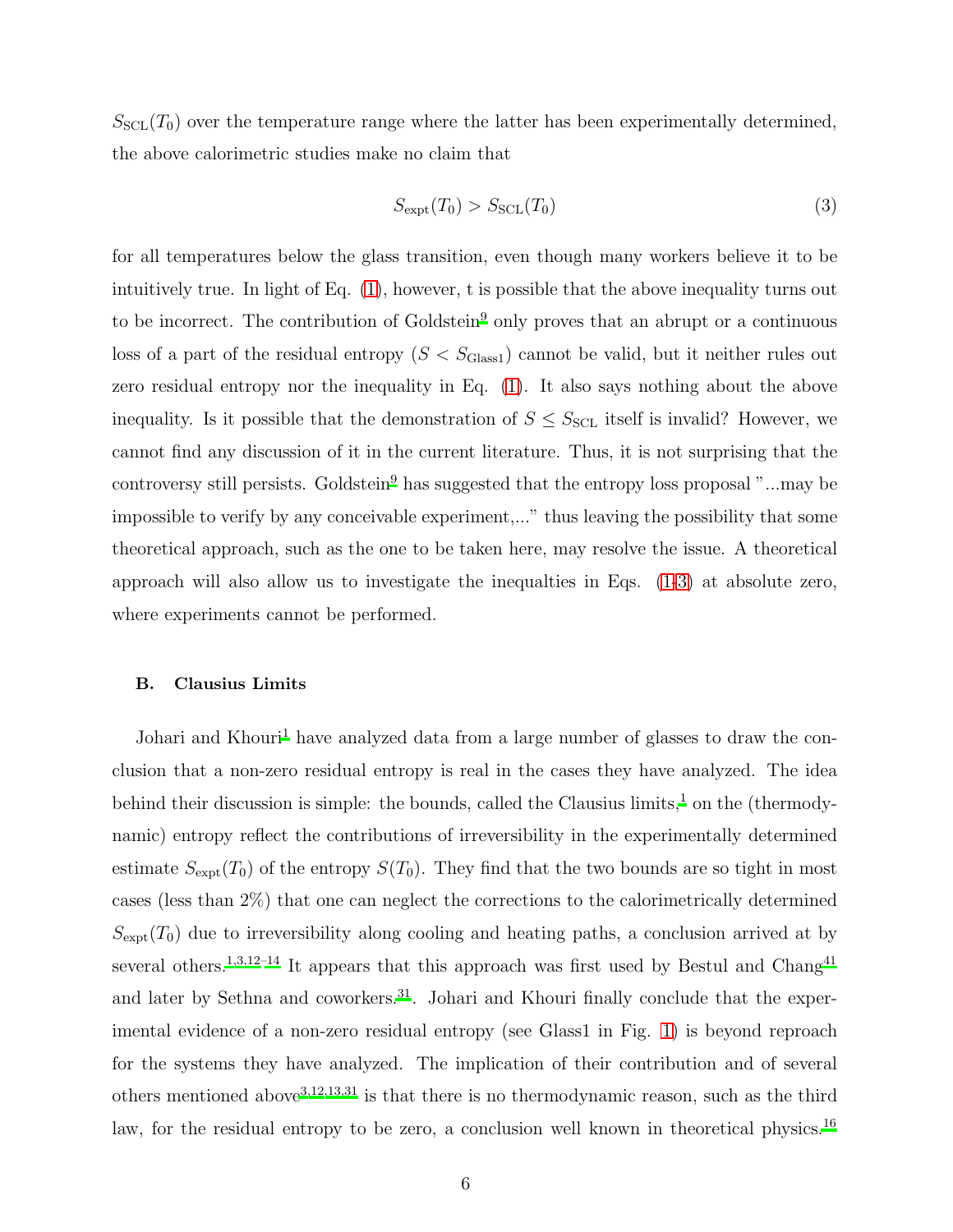We should mention at this point that if there is ever any *conflict* between the second law<sup>[42](#page-23-17)</sup> and any other law in physics such as the zeroth or the third law for a macroscopic body, it is the second law that is believed to hold in all cases. This suggests that Glass2 does not materialize for the systems considered by Johari and Khouri.<sup>[1](#page-22-1)</sup>

#### C. Importance of Bounds

We wish to prove in this work that Glass2 cannot materialize for any system. As far as Glass3 is concerned, we will establish that it may represent an approximation for Glass1, but cannot represent a real glass. Therefore, we will mostly consider Glass1 and Glass2 in the following. To fulfill this goal, we have to go beyond the calorimetric evidence<sup>[1](#page-22-1)[,3](#page-22-20)[,12](#page-22-5)[,13](#page-22-6)</sup> for the residual entropy. We treat the two glasses in Fig. [1](#page-3-0) basically as two separate proposals for the general behavior of glasses. Therefore, they need to be demonstrated to be valid or invalid in all cases, without a single exception. To obtain such a general result, we must not make any assumptions or approximations; the latter would mean that the conclusion could not be valid in all cases; see below. We must also not rely upon heuristic or intuitive arguments as part of the proof. As the exact values of the entropy require detailed information about the system, it in not feasible to find the two entropies exactly for all systems. Thus, we will not be interested in system-specific knowledge; rather, we want mathematically sound conclusions about the entropy that will be valid for all glass formers without exception. Because the controversy is between two inequalities, any approximation would turn the strict inequality such as  $S < S_{\text{SCL}}$  into  $S^{\text{approx}} \leq S_{\text{SCL}}$ . In that case, we may have  $S > S_{\text{SCL}}$  in some cases depending on how far S is from  $S^{\text{approx}}$ . Unfortunately, various discussions<sup>[1](#page-22-1)[,3](#page-22-20)[,12](#page-22-5)[,13](#page-22-6)</sup> in favor of the residual entropy and the specific critique by  $Goldstein<sup>9</sup>$  $Goldstein<sup>9</sup>$  $Goldstein<sup>9</sup>$  using solubility either use approximations (such as replacing the inequality in Eq. [\(9\)](#page-10-0) below by an equality) or are phenomenological with a limited domain of validity. Indeed, Gutzow and Schmelzer<sup>[12](#page-22-5)</sup> have come to the conclusion (see above Eq.  $(40)$  there) that in any real process, the entropy either remains constant or increases. The conclusion is in accordance with Eq. [1.](#page-2-0) Thus, the current status of the field leaves open the possibility that the residual entropy could vanish.

It is abundantly clear from the above discussion that there is a need to look at the issue of residual entropy once again. In our opinion, the real issue is the inequality in Eq. [\(1\)](#page-2-0), whose validity has not been scrutinized in the literature. If the bound is jusitified, it automatically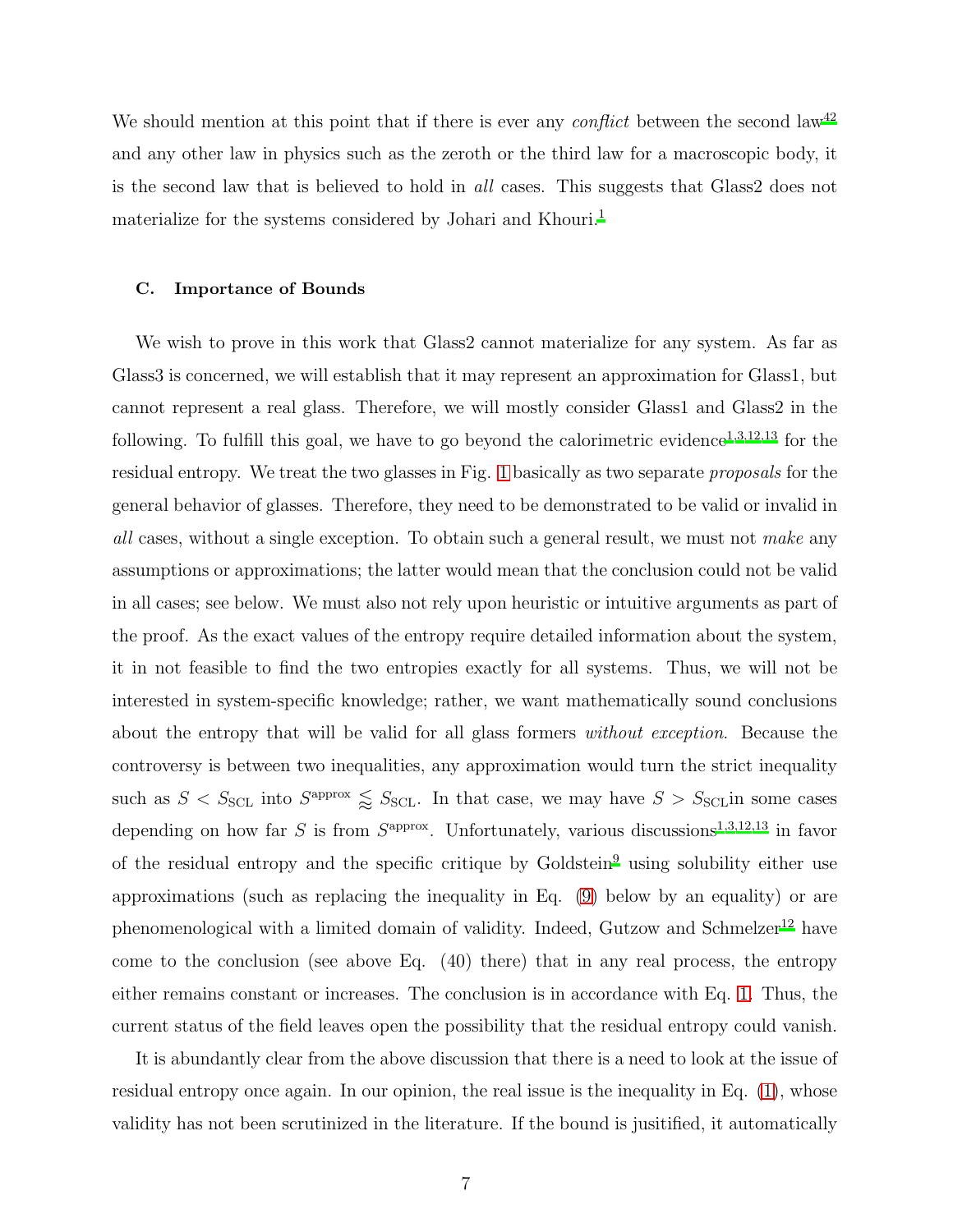proves that  $S_R$  is not real. If, on the other hand, the bound is not justified, it does not automatically prove that  $S_R$  is real. We then have the additional task to prove its reality. As is customary, we treat the supercooled liquid as an equilibrium state, even though it not a true equilibrium state; see above. We proceed by following the strict second law inequality  $d_iS > 0$  in Eq. [\(8\)](#page-10-1) and use it along with the existence of internal equilibrium<sup>[43](#page-24-0)</sup> (for Theorem [2\)](#page-7-0) to prove the following two theorems applicable to all non-equilibrium systems, regardless of how close or far they are from their equilibrium state.

<span id="page-7-3"></span>Theorem 1 The experimentally observed non-zero entropy at absolute zero in a vitrification process is a strict lower bound of the residual entropy of any system:

<span id="page-7-2"></span>
$$
S_R \equiv S(0) > S_{expt}(0) > S_{SCL}(0). \tag{4}
$$

<span id="page-7-0"></span>**Theorem 2** Any drop of the glass entropy below that of the supercooled liquid (such as Glass2 in Fig. [1\)](#page-3-0) is a violation of the second law.<sup>[42](#page-23-17)</sup> Thus,

<span id="page-7-1"></span>
$$
S > S_{SCL},\tag{5}
$$

so that the entropy variation in time has a unique direction as shown by the downward arrows in Fig. [1.](#page-3-0)

Our conclusion in Eq. [\(5\)](#page-7-1) is in contradiction with that in Eq. [\(1\)](#page-2-0). Therefore, we need to understand the reason for this discrepancy. All experiments on or exact/approximate computations for non-equilibrium systems *must* obey the strict inequalities in Eqs.  $(4-5)$  $(4-5)$ without any exception. This is the meaning behind the usage of "... rigorous ..." in the title of the paper. The actual values of the entropy are not relevant for the aim of this work, which is to settle the controversy between Glass1 and Glass2 under vitrification and the way their entropies relate to that of the equilibrated supercooled liquid. Because of the possibility that the systems may be far away from equilibrium, where the irreversible contributions may not be neglected, our results go beyond the previous calorimetric evidence.<sup>[1](#page-22-1)[,3](#page-22-20)[,12](#page-22-5)[,13](#page-22-6)</sup> The systems we are interested in include glasses and imperfect crystals as special cases. However, to be specific, we will only consider glasses below; the discussion is valid for all non-equilibrium systems.

We hope that the proofs of the above two theorems settle the controversy between the two forms of glasses and about the residual entropy  $S_{\rm R}$ .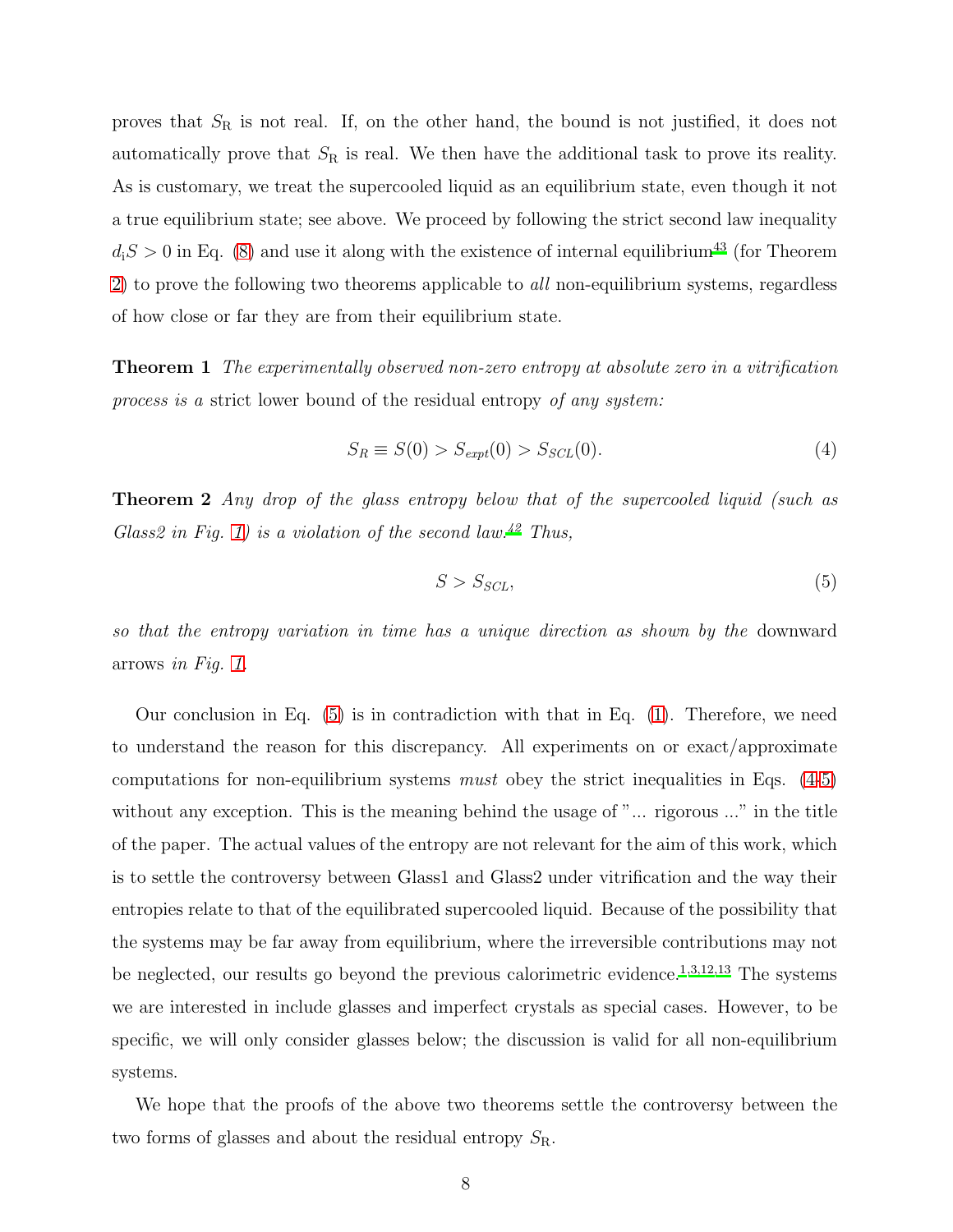We first consider the behavior of the thermodynamic entropy that appears in classical non-equilibrium thermodynamics. As is well known, this entropy is governed by the second law.[42](#page-23-17) In the next section, we prove Theorem [1.](#page-7-3) In the following section, we prove Theorem [2.](#page-7-0) Both sections deal with the thermodynamic entropy. In Sect. [IV,](#page-18-0) we explain how the thermodynamic residual entropy can be understood in terms probability of a microstate, and how even a single sample can give a highly reliable result for the residual entropy. The last section contains our conclusions.

#### II. FORWARD ENTROPY BOUND DURING VITRIFICATION: THEOREM [1](#page-7-3)

The process we consider is carried out at some cooling rate as follows. The temperature of the medium is isobarically changed by some small but fixed  $\Delta T_0$  from the current value to the new value, and we wait for (not necessarily fixed) time  $\tau_{obs}$  at the new temperature to make an instantaneous measurement on the system before changing the temperature again. At some temperature  $T_{0g}$ , see Fig. [1,](#page-3-0) the relaxation time  $\tau_{relax}$ , which continuously increases as the temperature is lowered, becomes equal to  $\tau_{obs}$ . Just below  $T_{0g}$ , the structures are not yet frozen; they "freeze" at a lower temperature  $T_{0G}$  (not too far from  $T_{0g}$ ) to form an amorphous solid with a viscosity close to  $10^{13}$  poise. This solid is identified as a glass. The location of both temperatures depends on the rate of cooling, i.e. on  $\tau_{obs}$ . Over the glass transition region between  $T_{0G}$  and  $T_{0g}$  shown in Fig. [1,](#page-3-0) the non-equilibrium liquid gradually turns from an equilibrium supercooled liquid at or above  $T_{0g}$  into a glass at or below  $T_{0G}$ , a picture already known since Tammann.<sup>[34](#page-23-10)</sup> Over this region, some dynamical properties such as the viscosity vary continuously but very rapidly. However, thermodynamic quantities such as the volume or the enthalpy change continuously but slowly. As the observation time  $\tau_{\rm obs}$  is increased, the equilibrated supercooled liquid continues to lower temperatures before the appearance of  $T_{0g}$ . In the *hypothetical limit*  $\tau_{obs} \to \infty$ , it is believed that the equilibrated supercooled liquid will continue to lower temperatures without any interruption, and is shown schematically by the solid blue curve in Fig. [1.](#page-3-0) We overlook the possibility of the supercooled liquid ending in a spinodal.[44](#page-24-1) It is commonly believed that this entropy will vanish at absolute zero  $(S<sub>SCL</sub>(0) \equiv 0)$ , as shown in the figure. As we are going to be interested in  $S_{SCL}(T_0)$  over  $(0, T_{0g})$ , we must also acknowledge the possibility of an ideal glass transition in the system. If one believes in an ideal glass transition, then there would be a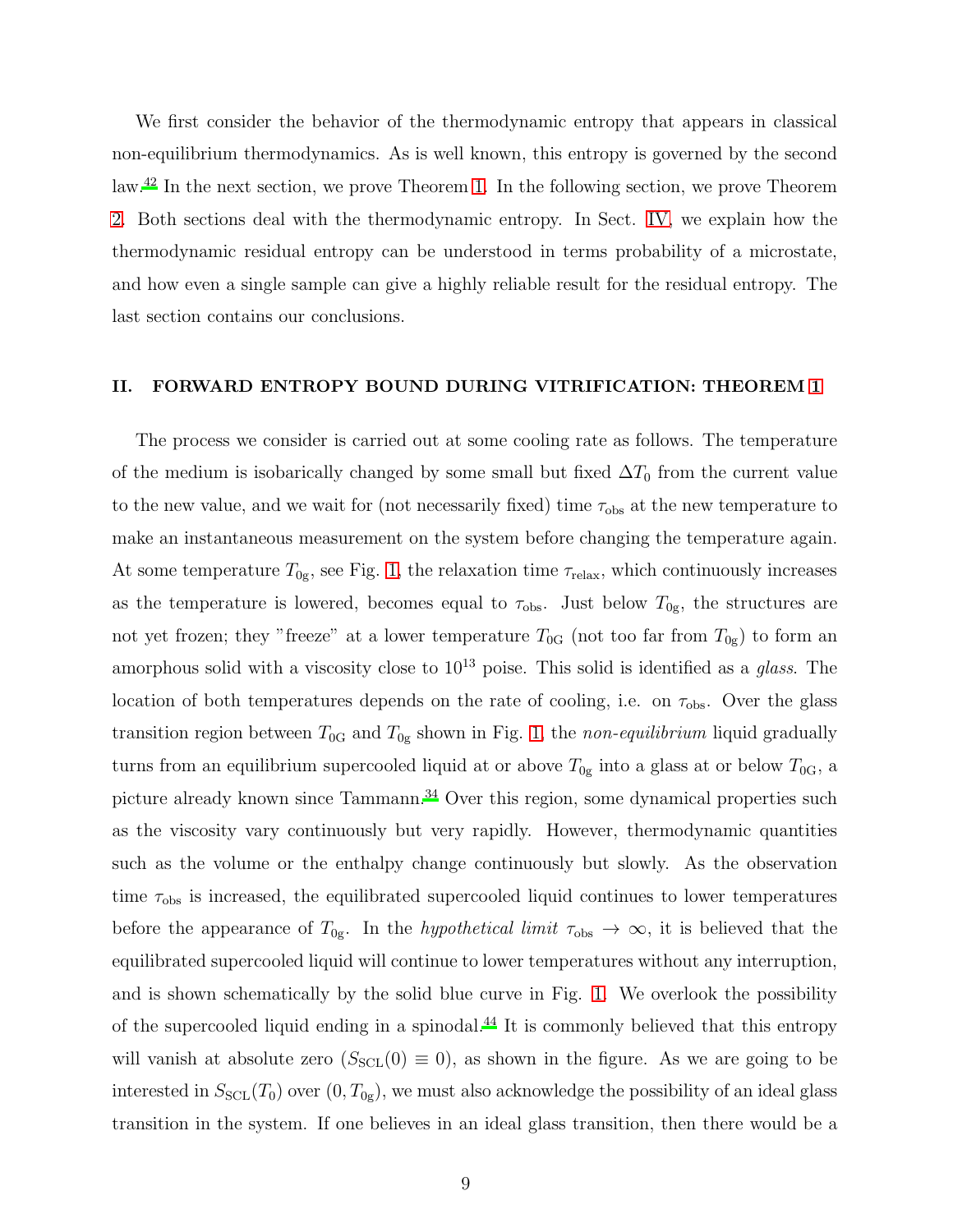singularity in  $S_{SCL}(T_0)$  at some positive temperature  $T_K < T_{0G}$ , below which the system will turn into an ideal glass whose entropy will also vanish at absolute zero.<sup>[34](#page-23-10)</sup> The possibility of an ideal glass transition, which has been discussed in a recent review elsewhere,<sup>[38](#page-23-13)</sup> will not be discussed further in this work. All that will be relevant in our discussion here is the fact that the entropy vanishes in both situations ( $S_{\text{SCL}}(0) \equiv 0$ ). However, it should be emphasized that the actual value of  $S_{SCL}(0)$  has no relevance for the theorems.

It is a common practice to think of the glass transition to occur at a point that lies between  $T_{0g}$  and  $T_{0G}$ . Gupta and Mauro<sup>[32](#page-23-8)</sup> consider the glass transition to occur at  $T_{0G}$ to obtain the bound in Eq. [\(1\)](#page-2-0). We will not make this assumption in this work except when we discuss their inequality later. We have drawn the two entropy curves (Glass1 or Glass2) in Fig. [1](#page-3-0) that emerge out of  $S<sub>SCL</sub>(T<sub>0</sub>)$  for a given  $\tau_{obs}$  in such a way that Glass1 has its entropy above (so that  $S_R \geq 0$ ) and Glass2 below (so that  $S_R \equiv 0$ ) that of the supercooled liquid. The entropy of Glass1 (Glass2) approaches that of the equilibrated supercooled liquid entropy from above (below) during isothermal (fixed temperature of the medium) relaxation; see the two downward vertical arrows for Glass1. It is the approach to equilibrium that distinguishes the two glasses, Glass1 and Glass2. Although Johari and Khouri do not mention in their conclusion, their analysis of tight bounds also shows that the entropy *does not* drop by an amount close to  $S_R$  within the glass transition region for the systems studied by them. However, because of the involved approximation, it sheds no light on whether the glass entropy lies above or below the corresponding  $S<sub>SCL</sub>(T<sub>0</sub>)$ . Thus, their work and many others leave open the possibility that Glass2 may materialize if the irreversibility is too large. This again shows why obtaining a bound is so important, even if we do not determine the actual entropy values.

The concept of internal equilibrium<sup>[43](#page-24-0)[,45](#page-24-2)</sup> for a non-equilibrium system means that its instantaneous entropy is a state function of its instantaneous state variables like energy, volume etc. and any internal variables<sup>[43](#page-24-0)[,45](#page-24-2)[–48](#page-24-3)</sup> used to specify its state. Their usage is also a common practice  $34,35$  $34,35$  now-a-days for glasses. Employing internal equilibrium gives rise to an instantaneous Gibbs fundamental relation, see Eq. [\(14\)](#page-14-0) below, which determines its instantaneous temperature, pressure, etc.

We now prove Theorem [1.](#page-7-3) Consider an isobaric process (we will not explicitly exhibit the pressure in this section) from some state A at temperature  $T_0$  in the supercooled liquid state which is still higher than  $T_{0g}$  to the state  $A_0$  at absolute zero. The state  $A_0$  depends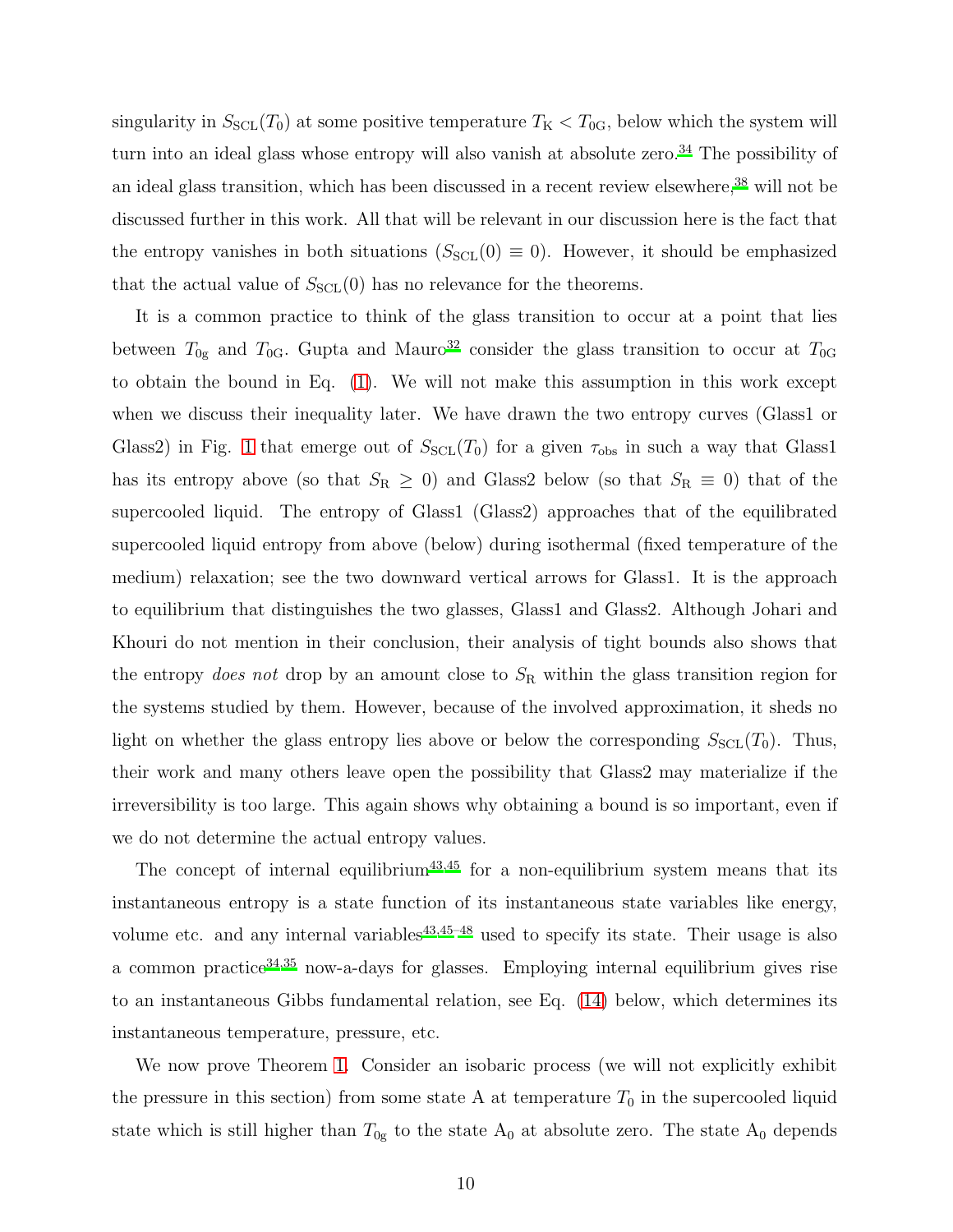on the path  $A\rightarrow A_0$  along with  $T_0 = 0$ , which is implicit in the following. We have along  $A \rightarrow A_0$ 

<span id="page-10-2"></span>
$$
S(0) = S(T_0) + \int_{A}^{A_0} d_e S + \int_{A}^{A_0} d_i S,
$$
\n(6)

where we have assumed that there is no latent heat in the vitrification process, and where<sup>[43](#page-24-0)[,45](#page-24-2)[–48](#page-24-3)</sup>  $dS = d_eS + d_iS$ , each of which for a non-equilibrium system is path dependent. The component

<span id="page-10-3"></span>
$$
d_e S(t) = -dQ(t)/T_0 \equiv C_P dT_0/T_0 \tag{7}
$$

represents the reversible entropy exchange with the medium in terms of the heat  $dQ(t)$ given out by the glass at time t to the medium whose temperature at that instant is  $T_0$ . The component  $d_iS > 0$  represents the irreversible entropy generation in the irreversible process. In general, the irreversible term

<span id="page-10-1"></span>
$$
d_i S \ge 0 \tag{8}
$$

contains, in addition to the contribution from the irreversible heat transfer with the medium, contributions from all sorts of viscous dissipation going on within the system and normally require the use of internal variables.<sup>[43](#page-24-0)[,45](#page-24-2)[–48](#page-24-3)</sup> Thus, Eq.  $(6)$  contains *all* possible sources of entropy variations.<sup>[43](#page-24-0)[,45](#page-24-2)[–48](#page-24-3)</sup> This is easily proven by considering the system and the medium as an *isolated system*<sup>[43](#page-24-0)[,45](#page-24-2)</sup> and expressing the entropies as functions of the instantaneous values of the observables and internal variables. A discontinuous change in the entropy is ruled out from the continuity of the Gibbs free energy  $G$  and the enthalpy  $H$  in vitrification proved elsewhere.[43](#page-24-0) Thus, we only consider a continuous change in the entropy as shown by the two glass curves in Fig. [1.](#page-3-0)

The equality in Eq. [\(8\)](#page-10-1) holds for a reversible process, which we will no longer consider unless stated otherwise. The strict inequality  $d_iS > 0$  occurs only for irreversible process such as in a glass. Since the second integral in Eq. [\(6\)](#page-10-2) is always *positive*, and since the residual entropy  $S_R$  is, by definition, the entropy  $S(0)$  at absolute zero, we obtain the important result

<span id="page-10-0"></span>
$$
S_{\rm R} \equiv S(0) > S_{\rm expt}(0) \equiv S(T_0) + \int_{T_0}^{0} C_P dT_0/T_0.
$$
\n(9)

This confirms the expectation noted above that the irreversibility during vitrification does not allow for the determination of the entropy exactly, because determining the second integral in Eq.  $(6)$  is not trivial, especially if internal variables are not considered.<sup>[34](#page-23-10)[,45](#page-24-2)</sup> The forward inequality is due to the irreversible entropy generation from all possible sources $43,45-48$  $43,45-48$  $43,45-48$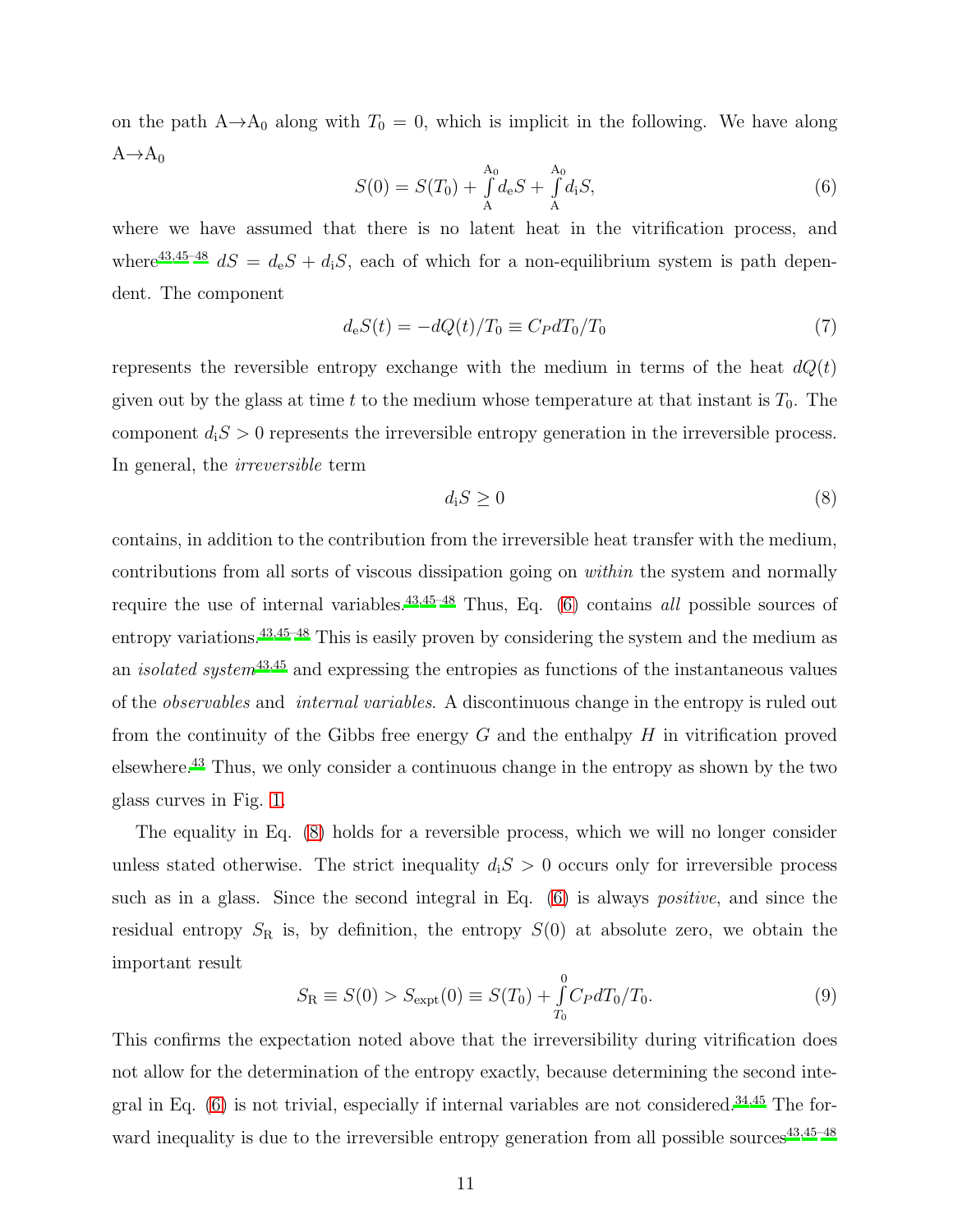that seems to not have been recognized by the proponents<sup>[7](#page-22-17)[,8](#page-22-18)[,10](#page-22-19)[,32](#page-23-8)[,33](#page-23-9)</sup> of vanishing  $S_{\rm R}$ . This strict forward inequality clearly establishes that the residual entropy at absolute zero must be strictly larger than  $S_{\text{expt}}(0)$  in any non-equilibrium process. This proves the first inequality in Eq. [\(4\)](#page-7-2).

We now prove the second inequality in Eq.  $(4)$ . We consider processes that occur when  $\tau_{\text{obs}} < \tau_{\text{relax}}(T_0)$ . Let  $Q(t) \equiv dQ(t)/dt$  be the rate of net heat loss by the system. Then, for · each temperature interval  $dT_0 < 0$  below  $T_{0g}$ , we have

$$
|dQ| \equiv C_P |dT_0| = \int_0^{\tau_{\text{obs}}} \left| \dot{Q} \right| dt < |dQ|_{\text{eq}} (T_0) \equiv \int_0^{\tau_{\text{relax}}(T_0)} \left| \dot{Q} \right| dt, \quad T_0 < T_{0g}
$$

where  $|dQ|_{\text{eq}}(T_0) > 0$  denotes the net heat loss by the system to come to equilibrium, i.e. become supercooled liquid during cooling at  $T_0$ . For  $T_0 \geq T_{0g}$ , we have  $dQ \equiv dQ_{eq}(T_0)$ . Thus,

$$
\int_{T_0}^{0} C_P dT_0/T_0 > \int_{T_0}^{0} C_{P,\text{eq}} dT_0/T_0,
$$

where  $|dQ|_{\text{eq}} \equiv C_{P,\text{eq}} |dT_0|$ . We thus conclude that

<span id="page-11-0"></span>
$$
S_{\rm expt}(0) > S_{\rm SCL}(0); \tag{10}
$$

the strict inequality is the result of the fact that glass is a non-equilibrium state. Otherwise, we will have  $S_{\text{expt}}(0) \geq S_{\text{SCL}}(0)$  for any arbitary state.

This proves Theorem [1.](#page-7-3)

The difference  $S_{\rm R}-S_{\rm expt}(0)$  would be larger, more irreversible the process is. The quantity  $S_{\text{expt}}(0)$  can be determined calorimetrically by performing a cooling experiment. We take  $T_0$ to be the melting temperature  $T_{0M}$ , and uniquely determine the entropy of the supercooled liquid at  $T_{0M}$  by adding the entropy of melting to the crystal entropy  $S_{CR}(T_{0M})$  at  $T_{0M}$ . The latter is obtained in a unique manner by integration along a reversible path from  $T_0 = 0$  to  $T_0 = T_{0M}$ 

$$
S_{\rm CR}(T_{\rm 0M}) = S_{\rm CR}(0) + \int_{0}^{T_{\rm 0M}} C_{P, \rm CR} dT_0/T_0,
$$

here,  $S_{CR}(0)$  is the entropy of the crystal at absolute zero, which is traditionally taken to be zero in accordance with the third law, and  $C_{P,CR}(T_0)$  is the isobaric heat capacity of the crystal. This then uniquely determines the entropy of the liquid to be used in the right hand side in Eq. [\(9\)](#page-10-0). We will assume that  $S_{CR}(0) = 0$ . Thus, the experimental determination of  $S_{\text{expt}}(0)$  is required to give the *lower bound* to the residual entropy in Eq.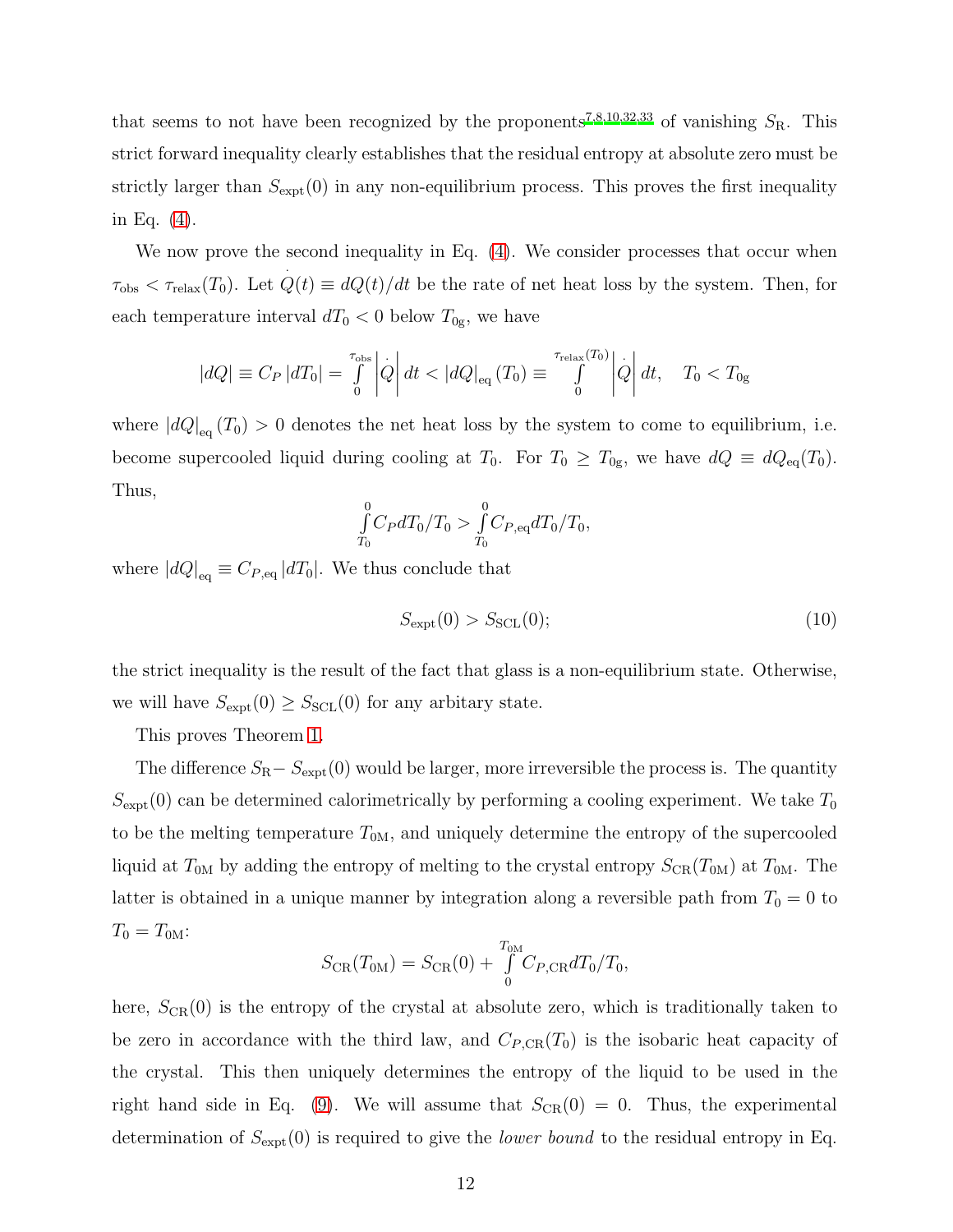[\(4\)](#page-7-2). Experiment evidence for a non-zero value of  $S_{\text{expt}}(0)$  is abundant as discussed by several authors;<sup>[3](#page-22-20)[,9](#page-22-4)[,12](#page-22-5)[,13](#page-22-6)[,20](#page-22-13)[,21](#page-22-14)</sup> various textbooks<sup>[34](#page-23-10)[,35](#page-23-18)</sup> also discuss this issue. Goldstein<sup>[9](#page-22-4)</sup> gives a value of  $S_{\rm R} \simeq 15.1$  J/K mol for *o*-terphenyl from the value of its entropy at  $T_0 = 2$  K. However, we have given a mathematical justification of  $S_{\text{expt}}(0) > 0$  in Eq. [\(10\)](#page-11-0). The strict inequality proves immediately that the residual entropy cannot vanish for glasses, which justifies the curve Glass1 in Fig. [1.](#page-3-0)

The inequality in Eq. [\(9\)](#page-10-0) takes into account any amount of irreversibility during vitrification; it is no longer limited to only small contributions of the order of 2% considered by Johari and Khouri and by several others,  $9,14,34,35$  $9,14,34,35$  $9,14,34,35$  $9,14,34,35$  which makes our derivation very general. The relevance of the residual entropy has been discussed by several authors in the literature.[9](#page-22-4)[,12](#page-22-5)[–15](#page-22-8)[,17](#page-22-10)[–19](#page-22-12)[,30](#page-23-6)

By considering the state  $A_0$  above to be a state  $A_0$  of the glass in a medium at some arbitrary temperature  $T'_0$  below  $T_{0g}$ , we can get a generalization of Eq. [\(9\)](#page-10-0):

<span id="page-12-1"></span>
$$
S(T_0') > S_{\text{expt}}(T_0') \equiv S(T_0) + \int_{T_0}^{T_0'} C_P dT_0 / T_0.
$$
\n(11)

We again wish to remind the reader that all quantities depend on the path  $A\rightarrow A_0$ , which we have not exhibited. By replacing  $T_0$  by the melting temperature  $T_{0M}$  and  $T'_0$  by  $T_0$ , and adding the entropy  $\widetilde{S}(T_{0M})$  of the medium on both sides in the above inequality, and rearranging terms, we obtain (with  $S_{L}(T_{0M}) = S_{SCL}(T_{0M})$  for the liquid)

<span id="page-12-0"></span>
$$
S_{\rm L}(T_{\rm 0M}) + \widetilde{S}(T_{\rm 0M}) \leq S(T_0) + \widetilde{S}(T_{\rm 0M}) - \int_{T_{\rm 0M}}^{T_0} C_P dT_0/T_0, \tag{12}
$$

where we have also included the equality for a reversible process. This provides us with an independent derivation of the inequality given by Setna and coworkers.<sup>[31](#page-23-7)</sup>

It is also clear from the derivation of Eq. [\(10\)](#page-11-0) that the inequality can be generalized to any temperature  $T_0 < T_{0g}$  with the result

$$
S_{\text{expt}}(T_0) > S_{\text{SCL}}(T_0),\tag{13}
$$

with  $S_{\text{expt}}(T_0) \to S_{\text{SCL}}(T_0)$  as  $T_0 \to T_{0g}$  from below. Thus,  $S_{\text{expt}}(T_0)$  appears in form similar to that of Glass3 in Fig. [1,](#page-3-0) except that the latter represents a possible glass entropy while the former represents the calorimetric approximation for Glass1.

While we have only demonstrated the forward inequality, the excess  $S_{\rm R} - S_{\rm expt}(0)$  can be computed in non-equilibrium thermodynamics, $43,45-48$  $43,45-48$  $43,45-48$  which provides a clear prescription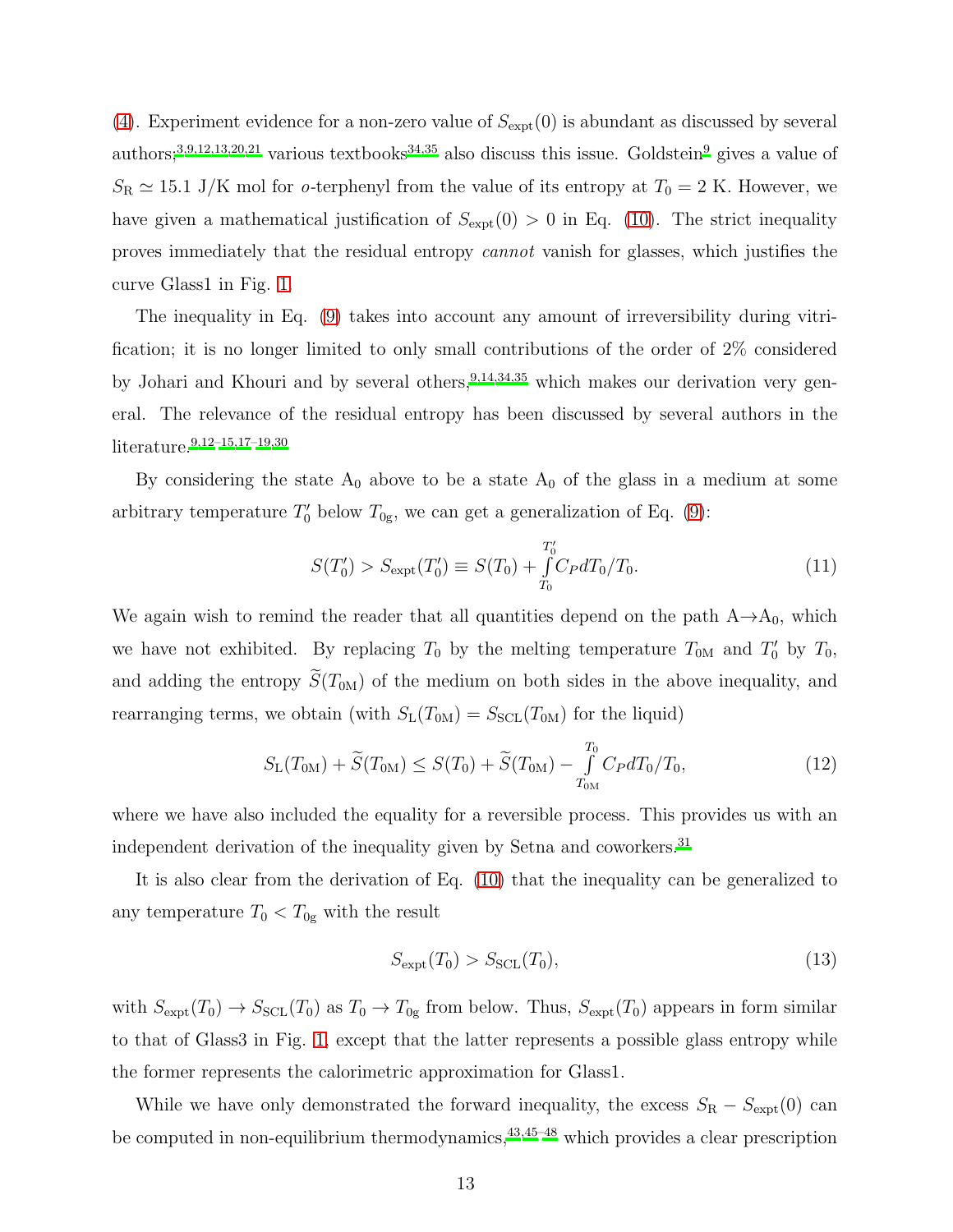for calculating the irreversible entropy generation. We do not do this here as we are only interested in general results, while the calculation of irreversible entropy generation will, of course, be system-dependent and will require detailed information. Gutzow and Scmelzer<sup>[12](#page-22-5)</sup> provide such a procedure with a single internal variable but under the assumption of equal temperature and pressure for the glass and the medium. However, while they comment that  $d_iS \geq 0$  whose evaluation requires system-dependent properties, their main interest is to only show that it is negligible compared to  $d_eS$ .

We have proved Theorem [1](#page-7-3) by considering only the system without paying any attention to the medium but assuming the second law as is evident from Eq. [\(8\)](#page-10-1). We have done this because the proponents of vanishing  $S_R$  normally consider the glassy state without ever bringing in the medium in the discussion. This does not mean that the conclusion would be any different had we brought the medium into our discussion. This is seen from the derivation of the ineqaulity in Eq. [\(12\)](#page-12-0) from Eq. [\(11\)](#page-12-1). We will find it convenient to consider the medium in the next section to overcome the objection<sup>[8](#page-22-18)[,10](#page-22-19)</sup> that the glass does not obey the second law.

#### III. ENTROPY AND ENTHALPY DURING RELAXATION

We now turn to the inequality in Eq.  $(1)$  to see if it would ever be satisfied. To avoid directly discussing the relationship of the latent heat with the entropy loss, the possibility of entropy loss, or whether the second law applies to a glass, we change our mode of presentation and consider the system not by itself, but as a part of an isolated system in which the system is surrounded by an *extremely large* medium whose temperature  $T_0$ , pressure  $P_0$ , etc. are not affected by what happens within the system. To prove Theorem [2,](#page-7-0) we consider the system to be not in equilibrium with the medium. All processes that go on within the medium occur at constant temperature, pressure, etc. Thus, there will not be any irreversible process going on within the medium. All irreversible processes will go on within the system. This simplification occurs because of the extremely large size of the medium and will be central in our discussion here.

While some may doubt that the second law is not applicable to the glass at the glass transition, there cannot be any doubt that the second law applies to the isolated system. It is found<sup>[43](#page-24-0)[,45](#page-24-2)[,49](#page-24-4)</sup> that the instantaneous temperature  $T(t)$ , pressure  $P(t)$ , etc. of the system are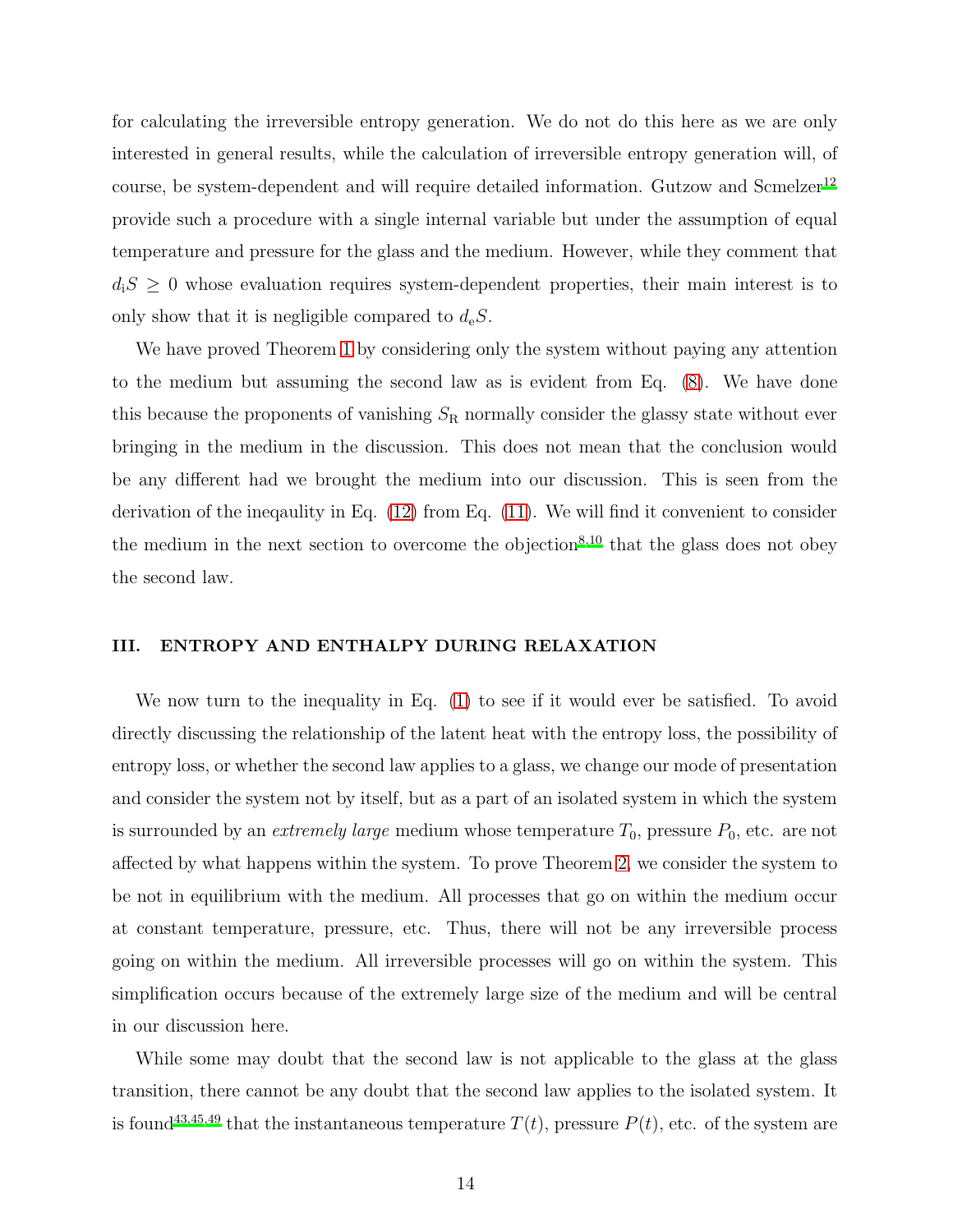different from the corresponding quantities of the medium when the former is not in equilibrium with the medium. All that is required is for the system to be in *internal equilibrium*,<sup>[43](#page-24-0)[,45](#page-24-2)</sup> which is defined as a state in which the entropy has no explicit time-dependence; its time variation is due to time-dependent observables and internal variables. The existence of instantaneous  $T(t)$ ,  $P(t)$ , etc. is a consequence of internal equilibrium, and is a general property of any system out of equilibrium even at high temperatures and is not restricted to glasses only. Therefore,  $T(t)$ ,  $P(t)$ , etc. should not be confused with fictive temperature and pressure, etc. that are meaningful for glasses. This issue has been discussed earlier.<sup>[43](#page-24-0)</sup> The Gibbs fundamental relation for the system when it is in internal equilibrium is given by

<span id="page-14-0"></span>
$$
dE(t) = T(t)dS(t) - P(t)dV(t) - A(t)d\xi(t),
$$
\n(14)

where we have allowed for a single internal or structure variable  $\xi(t)$  for the sake of simplicity; for glasses, see Nemilov<sup>[34](#page-23-10)</sup> and Gutzow and Schmelzer<sup>[35](#page-23-18)</sup> for the usage of internal variables. We have explicitly shown the time-dependence in the above equation to highlight the presence of relaxation in the system. The affinity  $A(t)$  is conjugate to the internal variable and vanishes when the system comes to equilibrium with the medium  $(A_0 \equiv 0)$ . In that case, we also have  $T(t) \to T_0$  and  $P(t) \to P_0$ ; see Eq. [\(15\)](#page-14-1).

For a system out of equilibrium, the instantaneous entropy  $S(t)$  and volume  $V(t)$  seem to play the role<sup>[43](#page-24-0)</sup> of "internal variables," whose "affinities" are given by  $T(t)-T_0$  and  $P(t)-P_0$ , respectively. This fact is not common in the glass literature to the best of our knowledge. The temperature and pressure of the system are usually taken to be those of the medium, which is an approximation. For example, Schmelzer and Gutzow<sup>[50](#page-24-5)</sup> identify  $d_eS = C_P dT/T$ , see their Eq.  $(1)$ , whereas it should be properly identified as in Eq.  $(7)$  with T replaced by  $T_0$ . They also identify the pressure in their Gibbs fundamental relation [see their Eq. (2)] as the external pressure.

We now turn to prove Theorem [2.](#page-7-0) Let us rewrite the Gibbs fundamental relation as

<span id="page-14-1"></span>
$$
dE(t) = T_0 dS(t) - P_0 dV(t) + (T(t) - T_0)dS(t) - (P(t) - P_0)dV(t) - A(t)d\xi(t), \qquad (15)
$$

in which each of the last three terms can be associated with an irreversible entropy generation.[43](#page-24-0) For this, it is easier to take all but the first term on the right side to the other side of the equation. We thus note<sup>[43](#page-24-0)</sup> that

<span id="page-14-2"></span>
$$
(T_0 - T(t))dS(t) \ge 0, (P(t) - P_0)dV(t) \ge 0, A(t)d\xi(t) \ge 0,
$$
\n(16)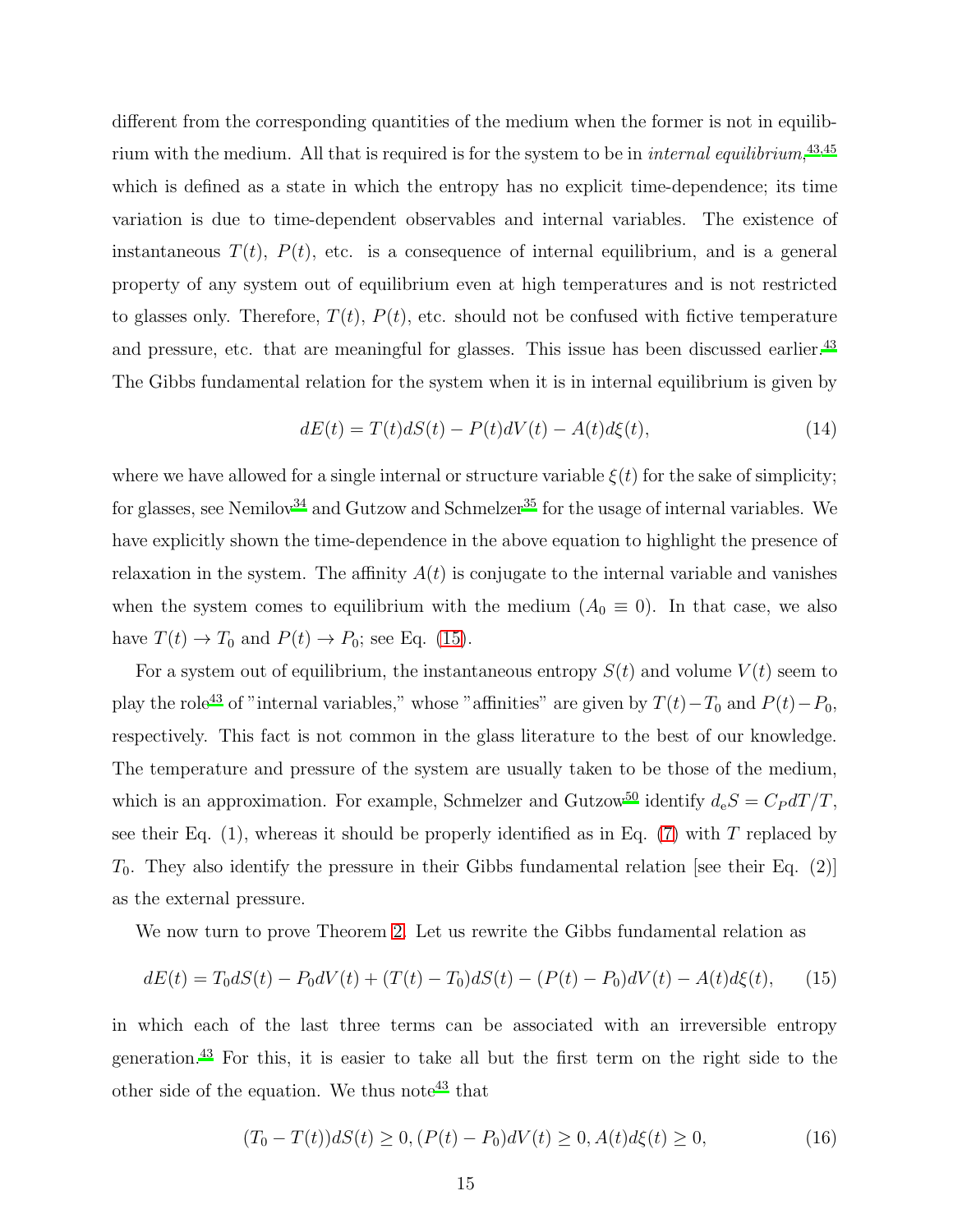in accordance with the second law. The equalities above and below occur only for reversible processes. As we are only interested in irreversible processes in non-equilibrium systems, the inequalities above and below become strict inequalities, which cannot be violated in any real process. Thus, as before, we will exploit these *strict* inequalities to derive a bound on the rate of entropy variation.

We extend the derivation given earlier<sup>[43](#page-24-0)</sup> to include the internal variable to obtain as the statement of the second law:<sup>[42](#page-23-17)</sup>

<span id="page-15-1"></span>
$$
\frac{dS_0(t)}{dt} = \left(\frac{1}{T(t)} - \frac{1}{T_0}\right)\frac{dE(t)}{dt} + \left(\frac{P(t)}{T(t)} - \frac{P_0}{T_0}\right)\frac{dV(t)}{dt} + \frac{A(t)}{T(t)}\frac{d\xi(t)}{dt} \ge 0;\tag{17}
$$

each term in the first equation must be non-negative. In a vitrification process, in which the energy decreases with time, we must, therefore, have

$$
T(t) \geq T_0
$$

during any relaxation (at a fixed temperature and pressure of the medium) so that  $T(t)$ approaches  $T_0$  from above  $[T(t) \to T_0^+]$  as the relaxation ceases and the equilibrium is achieved. It now follows from Eq. [\(16\)](#page-14-2) that during vitrification

<span id="page-15-0"></span>
$$
dS(t)/dt \le 0;\t\t(18)
$$

the equality occurring only when equilibrium with the medium has been achieved. The above inequality gives the bound on the rate that we are interested in. At the end of the relaxation

$$
S(T_0, P_0, t) \stackrel{t \to \infty}{\to} S^+_{\text{SCL}}(T_0, P_0);
$$

the plus sign is to indicate that the glass entropy reaches  $S<sub>SCL</sub>(T<sub>0</sub>, P<sub>0</sub>)$  from above.

We have shown  $T_0$ ,  $P_0$  in  $S(T_0, P_0, t) \equiv S(T(t), P(t), A(t))$  to emphasize that the result is general during any relaxation. In the derivation, which only considers the behavior of  $S_0(t)$  of the isolated system, no assumption about the nature of irreversibility such as any loss of ergodicity in the system, inapplicability of the second law to the system, possibility of any chaotic behavior, chemical reaction, etc. is made. The only assumption that has been made is that it is possible to define the instantaneous temperature and pressure for the system. We have also made no assumption that  $S(t)$  lies above (Glass1, Glass3) or below (Glass2) the entropy  $S<sub>SCL</sub>(T<sub>0</sub>)$  of the equilibrated supercooled liquid; see Fig. [1.](#page-3-0) Being a general result, it should be valid for any real glass. This now gives a way to decide which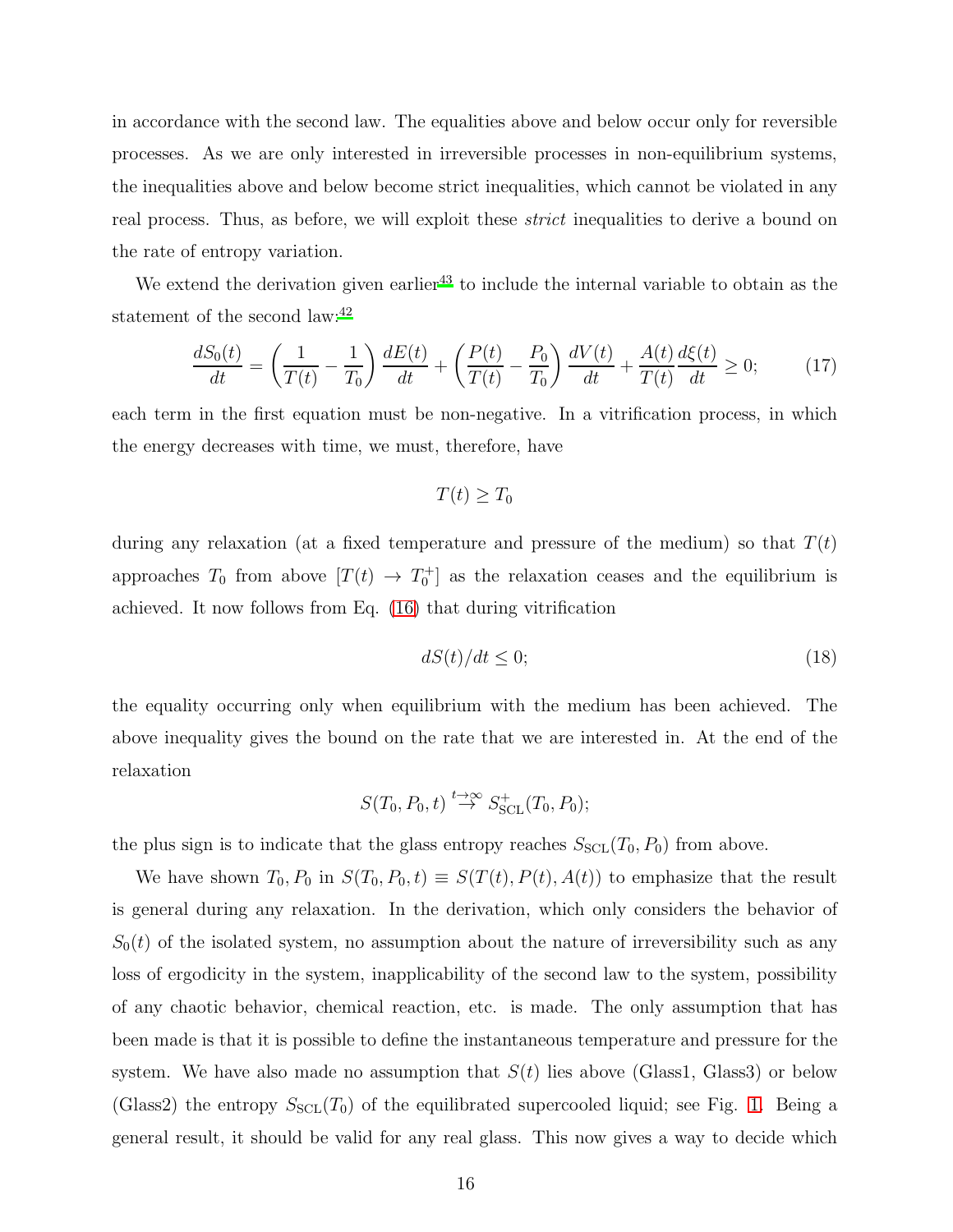of the glasses in Fig. [1](#page-3-0) is in accordance with the above conclusion. Above  $T_{0g}$ , the system is always in equilibrium with the medium so its temperature is the same as  $T_0$ . Below  $T_{0g}$ , when the system is not in equilibrium with the medium, then  $T(t) > T_0$  as long as there is no equilibrium. The entropy of Glass1 and Glass3 approach  $S<sub>SCL</sub>(T<sub>0</sub>)$  of the equilibrated supercooled liquid from above during any isothermal relaxation, which is consistent with Eq. [\(18\)](#page-15-0). As the entropy is a unique function of the path, the two glasses must correspond to different histories. Therefore, from now on, we will not consider Glass3 anymore.

For Glass2 in Fig. [1,](#page-3-0) the entropy actually drops below that of the supercooled liquid by some amount;<sup>[3](#page-22-20)[–8](#page-22-18)[,32](#page-23-8)[,33](#page-23-9)</sup> the amount does not even have to be comparable to  $S_{\rm R}$ . In this situation, the entropy must approach  $S<sub>SCL</sub>(T<sub>0</sub>)$  of the supercooled liquid from below during relaxation; see the upward arrow in Fig. [1.](#page-3-0) This will result in the increase of the entropy during relaxation, which violates Eq. [\(18\)](#page-15-0). Thus, Glass2 cannot be rationalized. For the same reason, the conclusion of Gutzow and Schmelzer<sup>[12](#page-22-5)</sup> of increase in entropy cannot be rationalized.

We are now ready to investigate what could be technically wrong with the entropy loss proposal. This will also settle whether the glass must obey the second law or not at the glass transition. From the behavior of  $dS_0(t)/dt$  in Eq. [\(17\)](#page-15-1), we can immediately identify<sup>[43](#page-24-0)[,45](#page-24-2)</sup> the rates for the entropy of the system and the medium, respectively,

$$
\frac{dS(t)}{dt} = \frac{1}{T(t)} \frac{dE(t)}{dt} + \frac{P(t)}{T(t)} \frac{dV(t)}{dt} + \frac{A(t)}{T(t)} \frac{d\xi(t)}{dt}.
$$

$$
\frac{d\widetilde{S}(t)}{dt} = -\frac{1}{T_0} \frac{dE(t)}{dt} - \frac{P_0}{T_0} \frac{dV(t)}{dt}.
$$

While the entropy change of the medium has no irreversible contribution as noted earlier, the irreversible entropy change  $d_iS(t)$  of the system is given by the three terms in Eq. [\(17\)](#page-15-1), each of which must be non-negative. Writing  $dS(t) = d_eS(t) + d_iS(t)$ , we find that

$$
\frac{d_e S(t)}{dt} = -\frac{dS(t)}{dt} = \frac{1}{T_0} \frac{dE(t)}{dt} + \frac{P_0}{T_0} \frac{dV(t)}{dt}
$$

$$
\frac{d_i S(t)}{dt} = \frac{dS_0(t)}{dt} \ge 0.
$$

In general,  $d_eS(t)/dt$  can have either sign. In a cooling process, we have  $dE(t)/dt < 0$ . Moreover, we normally have  $dV(t)/dt < 0$ . Thus,  $d_eS(t)/dt < 0$ . However, its sign is not relevant for our discussion. On the other hand,  $d_iS(t)/dt \geq 0$ , which follows from the second law applied to the isolated system, for which there is no dispute. With these consequences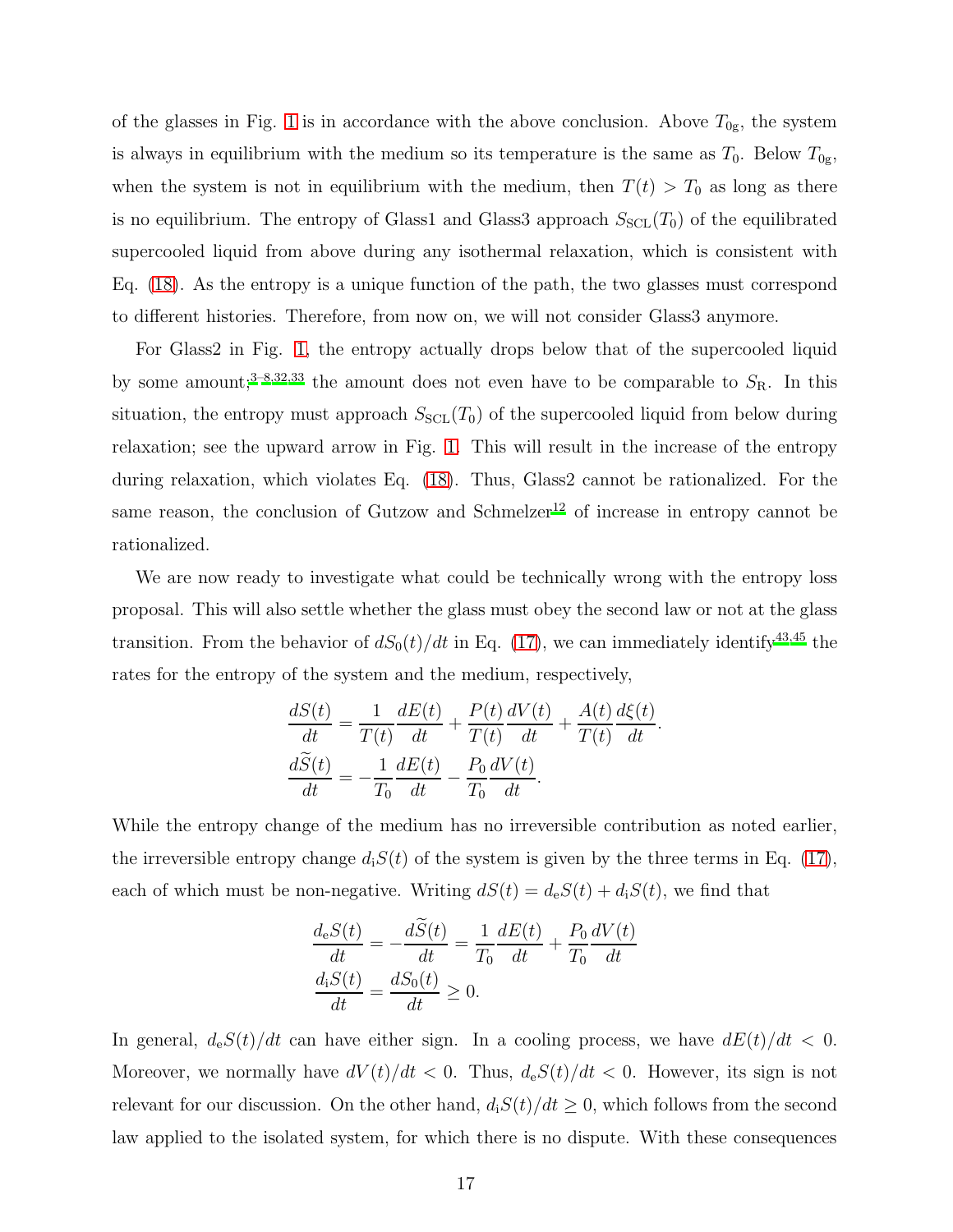of the second law, we can now evaluate the merit of the entropy loss proposal.<sup>[7](#page-22-17)[,8](#page-22-18)[,10](#page-22-19)[,32](#page-23-8)[,33](#page-23-9)</sup> Let us consider vitrification. The change in the entropy  $d_eS(t) < 0$  is due to exchanges with the medium. This is part of the entropy change that will occur even in a reversible process. The contribution from the entropy loss,<sup>[7](#page-22-17)[,8](#page-22-18)[,10](#page-22-19)[,32](#page-23-8)[,33](#page-23-9)</sup> which we denote by  $dS_{\text{loss}}(t)$ , is due to the vitrification process. Vitrification in the entropy loss view represents changes occurring within the system. As the contribution from every internal process must be included in  $d_iS(t)$ , and as each such contribution must be *non-negative*, there is no way to justify the negative contribution  $dS_{\text{loss}}(t)$  due to vitrification<sup>[7](#page-22-17)[,8](#page-22-18)[,10](#page-22-19)[,32](#page-23-8)[,33](#page-23-9)</sup> without violating the second law for the isolated system. This proves Theorem [2.](#page-7-0)

This is the conclusion obtained by Goldstein;<sup>[9](#page-22-4)</sup> we have just provided a direct proof of his conclusion. There is also no merit to the suggestion of Gupta and Mauro $8,10,32$  $8,10,32$  $8,10,32$  that the glass does not obey the second law.

It is easy to see that the discussion above can be easily extended to include other observables and internal variables without affecting Theorem [2.](#page-7-0) The above discussion was also not restricted to a constant pressure of the medium. Indeed, the discussion above has been very general. The only restriction was the extremely large size of the medium, which is easily satisfied in experiments. For the general case, the Gibbs free energy is given by  $G(t) = H(t) - T_0S(t)$ . At fixed  $T_0$ , we have<sup>[43](#page-24-0)</sup>

$$
\frac{dG(t)}{dt} = \frac{dH(t)}{dt} - T_0 \frac{dS(t)}{dt} \le 0,
$$
\n(19)

from which it follows that

$$
\left|\frac{dH(t)}{dt}\right| \geq T_0 \left|\frac{dS(t)}{dt}\right|.
$$

We now turn to considering isobaric vitrification during which the system is not in equilibrium with the medium. We will assume that the system is always very close to mechanical equilibrium so that its pressure is equal to  $P_0$ ; however, there is normally no thermal equilibrium so that the instantaneous temperature  $T(t)$  of the system is different from  $T_0$ . We will now show that the above general conclusion remains unaltered. From Eq.  $(14)$ , we have

$$
\left| \frac{dH(t)}{dt} \right| \ge T(t) \left| \frac{dS(t)}{dt} \right|,\tag{20}
$$

where we have used  $A(t)d\xi(t)/dt \geq 0$ . The last bound is tighter than the previous bound and reduces to the equality obtained earlier<sup>[43](#page-24-0)</sup> in the absence of any internal variable  $\xi$ . In any case, the enthalpy of the glass is not constant in time at  $T_{0G}$  even for an isobaric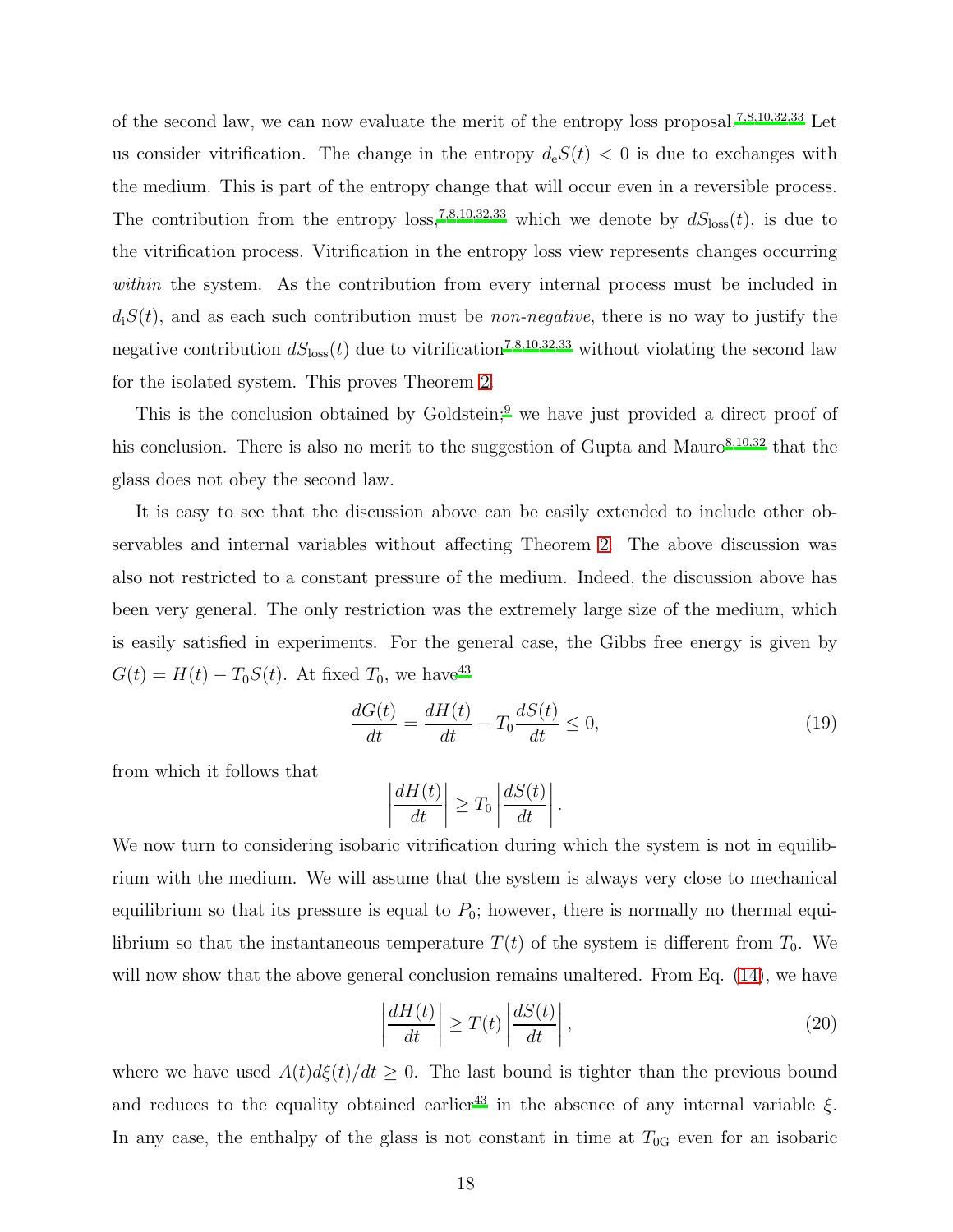vitrification if we accept that the entropy undergoes relaxation. We thus conclude that there is no justification in assuming  $\Delta H(T_{0G}) = 0$ .

We now turn to the inequality in Eq. [\(1\)](#page-2-0) to inquire what may be wrong with its trivial justification offered by its authors. We consider  $T_0 \leq T_{0}$ . The enthalpy  $H(T_0)$  of the glass relaxes towards its equilibrium value  $H_{\text{SCL}}(T_0)$  of the supercooled liquid from above during isobaric vitrification, contrary to the assumption by Gupta and Mauro.[2](#page-22-2) Acknowledging this immediately leads to

$$
T_{0G}(S(T_{0G}) - S_{SCL}(T_{0G})) \leq H(T_{0G}) - H_{SCL}(T_{0G}).
$$

As the right side is strictly positive, there is no justification in concluding the inequality in Eq. [\(1\)](#page-2-0). It is most certainly possible to satisfy the above inequality and also have

$$
S(T_{0G}) \geq S_{\text{SCL}}(T_{0G}).
$$

This is consistent with strict inequality in Eq. [\(18\)](#page-15-0). The equality  $\Delta H(T_0) = 0$  is only valid at  $T_{0g}$ , where the difference  $\Delta S(T_0) = 0$ , so that  $S(T_{0g}) = S_{SCL}(T_{0g})$ .

The isothermal relaxation that occurs during glassy vitrification originates from the tendency of the glass to come to thermal equilibrium during which its temperature  $T(t)$  approaches  $T_0$  in time. The relaxation process results in the lowering of the corresponding Gibbs free energy<sup>[43](#page-24-0)</sup> in time, as expected; this results in not only lowering the enthalpy during vitrification, as observed experimentally, but also of the entropy  $S(t)$  during relaxation, as shown for Glass1 in Fig. [1.](#page-3-0)

### <span id="page-18-0"></span>IV. STATISTICAL INTERPRETATION OF THERMODYNAMIC  $S_{\rm R}$

Now that we have established the reality of the residual entropy  $S_R$  by considering the thermodynamic entropy in classical thermodynamics, we wish to discuss its possible statistical interpretation. We recall that the thermodynamic entropy cannot be given a unique value; all that we can discuss in thermodynamics is the change in it. It does not even have to be non-negative, as is evident from the entropy of an ideal gas at very low temperature. However, as we have defined  $S(T_0, t)$  with respect to  $S_{CR}(0)$  in this work, and we have taken  $S_{CR}(0) = 0$ , the thermodynamic entropy has a *unique* value. Therefore, any attempt to provide a statistical interpretation must result in an agreement with the numerical value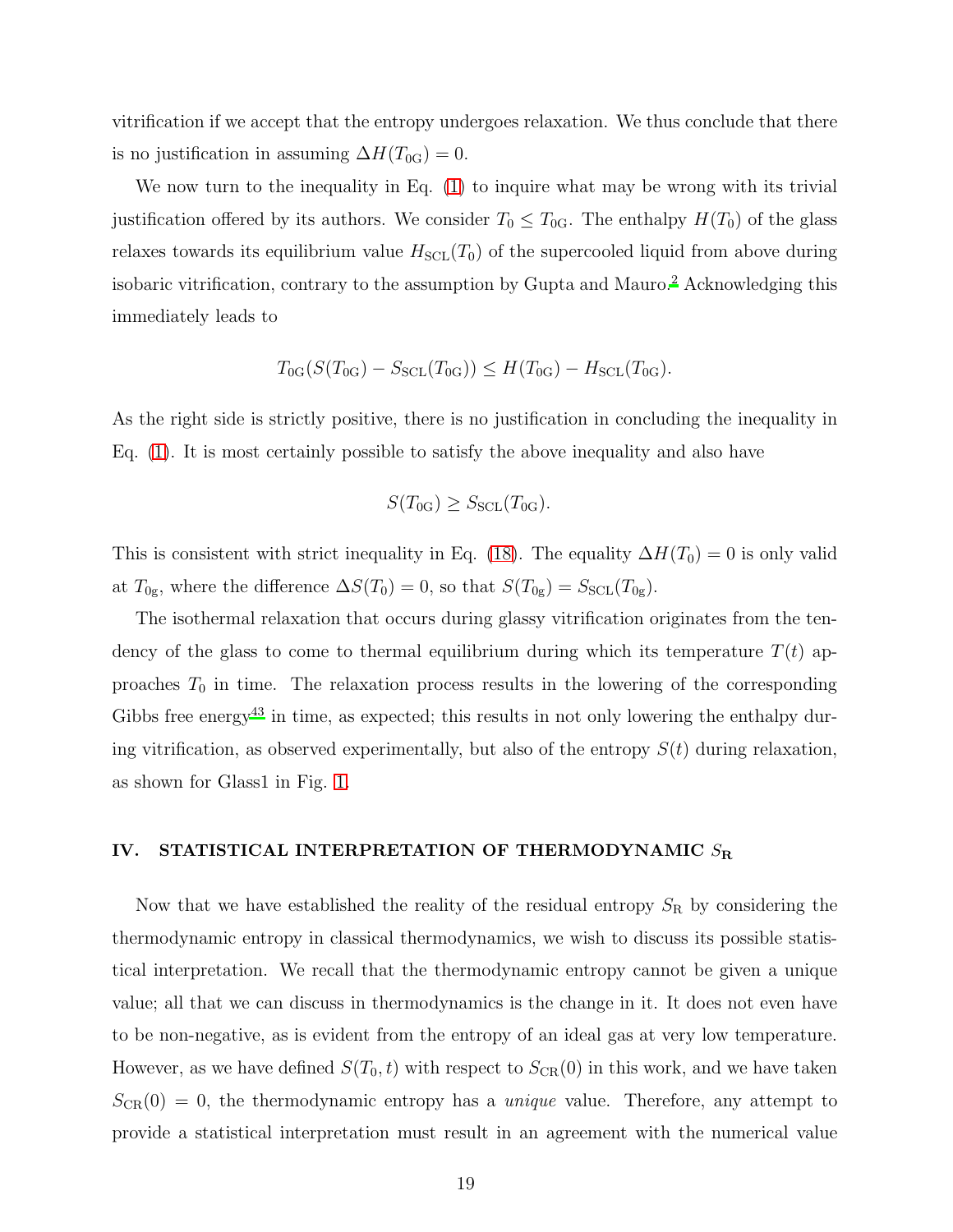of the above thermodynamic entropy, a point also made by Sethna and coworkers.[31](#page-23-7) The issue of the statistical interpretation has been discussed elsewhere by us.<sup>[14](#page-22-7)[,15](#page-22-8)</sup> As a glass is a frozen structure (over an extremely long period of time), we index each frozen structure, which represents a microstate, at absolute zero by  $i = 1, 2, \dots, W_G$ . Each microstate is characterized by the set of observables and internal variables. All glasses formed under *identical macroscopic conditions* will be in one of these microstates at  $T_0 = 0$ ; let  $p_i > 0$ denote the probability that a glass will be in the microstate  $i$ . The instantaneous statistical entropy is an average quantity<sup>[15](#page-22-8)[,16](#page-22-9)</sup> (we set  $k_B = 1$ ): $S(t) = -\langle \ln p \rangle \equiv \sum_i p_i(-\ln p_i)$ . If the glass formation occurs under an unbiased condition, all microstates will be equally probable (  $p_i \equiv p = 1/W_G$  for all i) so that the residual entropy is  $S_R = \ln W_G$ . The necessary (but not sufficient) condition for this is that the system be macroscopically large. The sufficient condition requires the system to be in internal equilibrium, though not necessarily in equilibrium with the medium, as discussed elsewhere. $43$  In this case, the contribution  $-\ln p = \ln W_G$  to the entropy from any of the W<sub>G</sub> microstates is the same so that

<span id="page-19-0"></span>
$$
S = -\ln p = \ln W_{\rm G};\tag{21}
$$

there is no need to sum over all microstates since  $\sum_i p_i = 1$ . Just one microstate will give us the correct entropy. Similarly, just one microstate will give a highly reliable value of any thermodynamic quantity. As the equiprobable condition will be overwhelmingly satisfied for a system in internal equilibrium, just one glass sample will give us a highly reliable thermodynamics. The discussion can be applied to a system at any temperature, provided it is in internal equilibrium. There is no need to carry out an ensemble or time average. This is what makes classical thermodynamics such a robust and highly reproducible endeavor, a result quite well known in equilibrium. We have just extended it to systems in internal equilibrium.

Just because a glass sample at absolute zero is in a single microstate does not mean that its statistical entropy is zero. Such a statistical entropy interpretation does not agree with the thermodynamic entropy which, as discussed above, is known to yield a non-zero residual entropy in many cases. Therefore, such an interpretation, the one taken by Kivel-son and Reiss<sup>[7](#page-22-17)</sup> and by Gupta and Mauro, $^8$  $^8$  must be considered physically irrelevant. The correct statistical formulation of the entropy is given by  $-\ln p$ , as shown in Eq. [\(21\)](#page-19-0), and merely reflects the sample probability of a glass prepared under identical macroscopic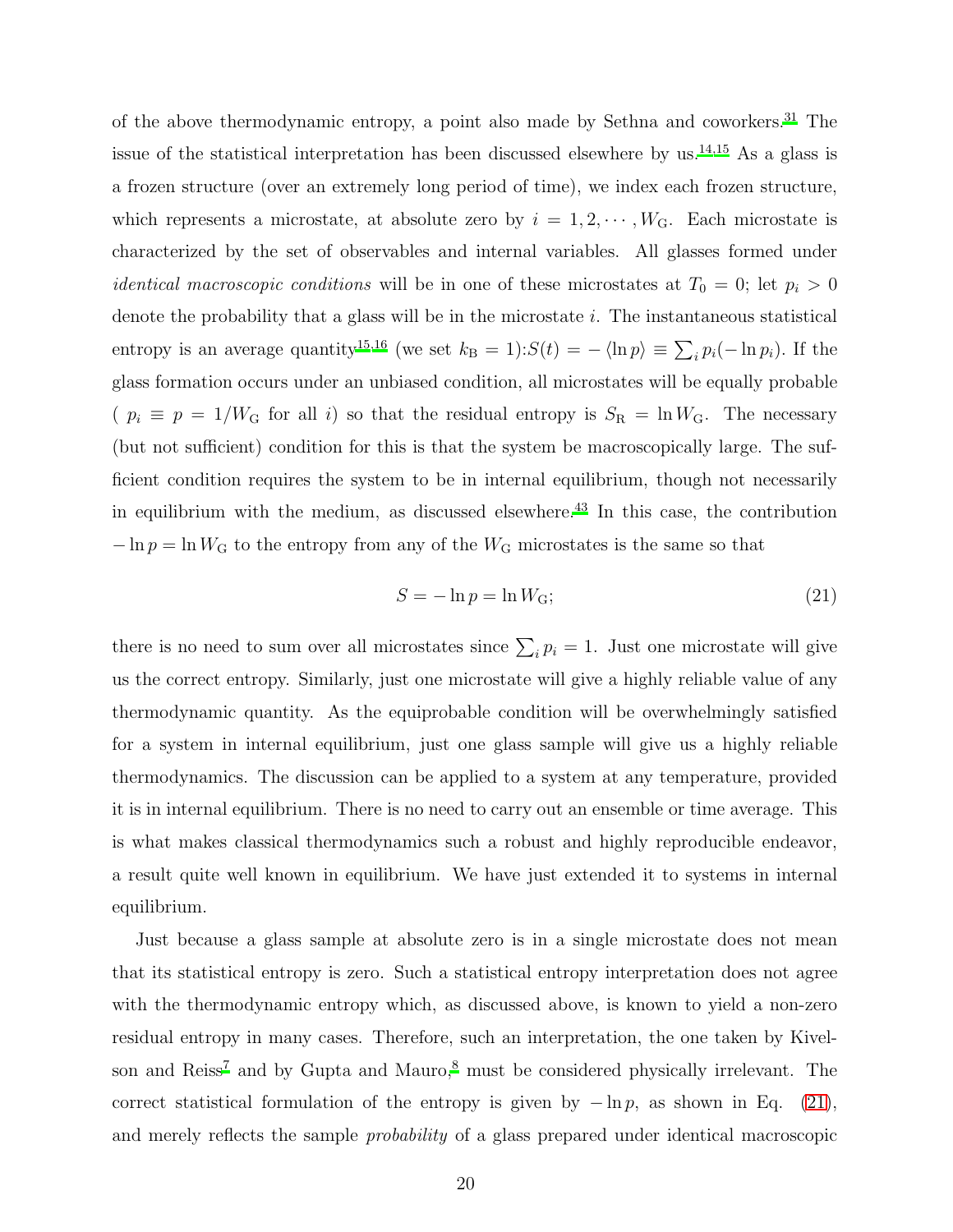conditions.[14](#page-22-7) Any sample will give the same statistical entropy equal to the thermodynamic residual entropy so that the statistical and thermodynamic interpretations of the entropy are equivalent.

The discussion should not imply that the ensemble average is no longer meaningful just because we are dealing with a single sample. The way to see it most clearly is to imagine dividing the system into a macroscopically large number of quasi-independent subsystems, each of which itself is macroscopically large. The subsystems are identical in size. Let  $\iota$ denote a microstate of one of these subsystems, and  $p_t > 0$  its probability. Then, it follows from their quasi-independence that  $p = \prod$  $\prod_k p_i$ ; the product is over all subsystems. It is now easy to see that

$$
S = \sum S_k,
$$

where the sum is over all subsystems; each subsystem can be considered as representing a member of the ensemble. All these members are considered at the same instant.

Recently, Goldstein<sup>[40](#page-23-15)</sup> has also discussed the relevance of a single microstate for the average at any temperature, but he does not discuss the time required for the system to come to internal equilibrium or to equilibrium after adding the enthalpy increment to it. Thus, it is by no means clear that a single microstate during this time will really represent the average properties of the system. His requirement of "...overwhelming majority of microstates..." must refer to the equilibrium state of minimum Gibbs free energy at given  $T_0$ ,  $P_0$ , but this is not relevant for a glass. As the enthalpy increment is added, it takes a while for this enthalpy to distribute itself throughout the system from the boundary. During this interval, the system becomes *inhomogeneous* and will not even be in internal equilibrium, let alone in equilibrium. In this interval, we can still treat each subsystem discussed above in internal equilibrium. But then we are dealing with an ensemble average over inhomogeneous subsystems. We believe that his conclusion would be valid only after the system has come into internal equilibrium, though not necessarily in equilibrium, as demonstrated above. For this, we must replace his above requirement by equiprobability of microstates.

#### V. CONCLUSIONS

The current work was motivated by the confusion about the residual entropy and about the behavior of the entropy during relaxation that exists in the literature, as discussed in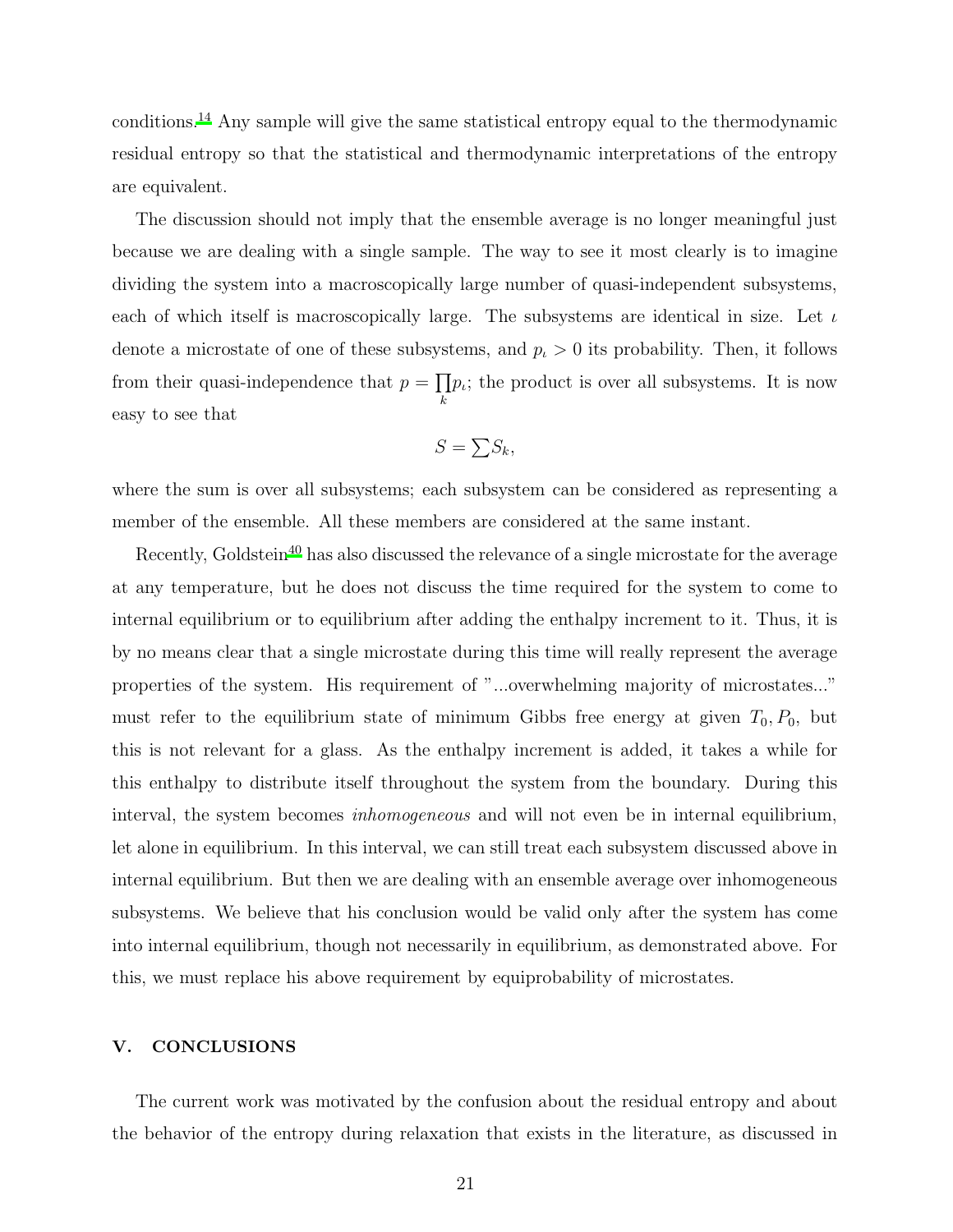Sect. [I A.](#page-2-1) There are opposing views not only about the residual entropy but also about the impact of Goldstein's observation for the latter. The use of calorimetric data so far has been to demonstrate that the irreversibility during a glass transition is minimal so that  $S_{\text{expt}}(T_0)$  is not different from the actual thermodynamic entropy  $S(T_0)$  of the glass. But the calorimetric evidence does not reveal how  $S(T_0)$  or  $S_{\text{expt}}(T_0)$  relate to  $S_{\text{SCL}}(T_0)$ . Therefore, how  $S(T_0)$ approaches  $S_{\text{SCL}}(T_0)$  remains unsettled; there are competing views in the literature. To clarify the situation, we have considered the role of irreversible entropy generation during isobaric vitrification and prove Theorems [1](#page-7-3) and [2](#page-7-0) that are valid regardless of how far the system is out of equilibrium, as long as it is in internal equilibrium; the latter is required to define the instantaneous temperature, pressure, affinity, etc. The theorems are very general and are not restricted by the "amount" of irreversibility. Theorem [1](#page-7-3) shows that the calorimetrically measured absolute zero entropy forms a strict lower bound to the residual entropy. The former is shown to be positive under the assumption  $S_{\text{SCL}}(0) = 0$ ; otherwise, we have the strict inequality in Eq. [\(10\)](#page-11-0) for a glass. In general, we have  $S_{\text{expt}}(0) \geq S_{\text{SCL}}(0)$ . It then follows that the residual entropy has to be larger than  $S_{\text{expt}}(0)$ . Theorem [2](#page-7-0) shows that the instantaneous entropy  $S(T_0,t)$  must always be higher than or at most equal to the entropy  $S<sub>SCL</sub>(T<sub>0</sub>)$  of the equilibrated supercooled entropy, which invalidates the inequality in Eq. [\(1\)](#page-2-0). During isothermal relaxation, the entropy must decrease towards  $S_{\text{SCL}}(T_0)$  in time. All physical systems must follow the two inequalities in Eqs.  $(4-5)$  $(4-5)$  without any *exception*. We have demonstrated that the entropy loss proposal violates the second law and have put the original observation of Goldstein on firmer grounds. We have not only justified but also strengthened the calorimetric evidence of the residual entropy by establishing  $S_{\rm R}$  >  $S_{\text{expt}}(0) > S_{\text{SCL}}(0).$ 

The theorems follow from considering the thermodynamic entropy that appears in the second law for an isolated system. Thus, any attempt to provide a statistical version of entropy must satisfy these two consequences. We have shown that the conventional statistical entropy formulation is consistent with the thermodynamic notion of the residual entropy and that the equiprobability requirement explains why a single sample is sufficient to give a highly reliable thermodynamics of the system even when the latter is not be in equilibrium with the medium.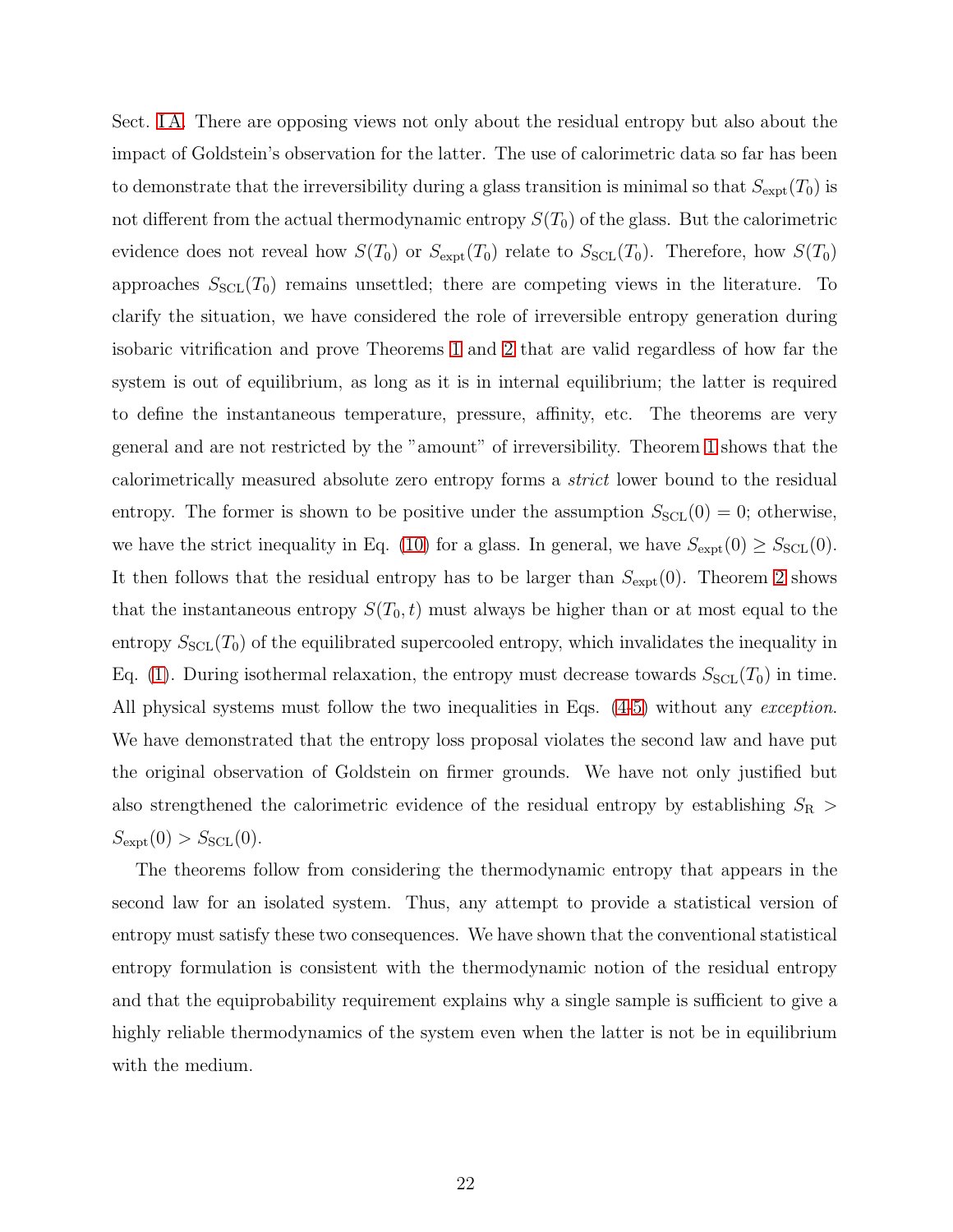# Acknowledgments

I wish to acknowledge useful comments from Gyan P. Johari and Sergei V. Nemilov.

- <span id="page-22-0"></span><sup>∗</sup> Electronic address: [pdg@uakron.edu](mailto:pdg@uakron.edu)
- <span id="page-22-1"></span><sup>1</sup> G.P. Johari and J. Khouri, J. Chem. Phys.  $134, 034515$  (2011).
- <span id="page-22-2"></span>See J. Non-Cryst. Solids, 355 (2009) for various reports for and against the residual entropy.
- <span id="page-22-20"></span><sup>3</sup> J. Jäckle, (a) Philos. Mag. B 44, 533 (1981); (b) Physica B 127, 79 (1984).
- R.G. Palmer, Philos. Mag. B 44, 533 (1981); Adv. Phys. 31, 669 (1982).
- A.C.D. van Enter and J.L. van Hemmen, Phys. Rev. A 29, 355 (1984).
- D. Thirumalai, R.D. Mountain, and T.R. Kirkpatrick, Phys. Rev. A 39, 3563 (1989).
- <span id="page-22-17"></span>D. Kivelson and H. Reiss, J. Phys. Chem. B 103, 8337 (1999).
- <span id="page-22-18"></span>P.K. Gupta and J.C. Mauro, J. Chem. Phys. 126, 224504 (2007).
- <span id="page-22-4"></span><sup>9</sup> M. Goldstein, J. Chem. Phys. **128**, 154510 (2008).
- <span id="page-22-19"></span>P.K. Gupta and J.C. Mauro, J. Chem. Phys. 129, 067101 (2008).
- <span id="page-22-3"></span>J.C. Mauro, R.J. Loucks, and S. Sen, J. Chem. Phys. 133, 164503 (2010).
- <span id="page-22-5"></span>I. Gutzow and J.W.P Schmelzer, J. Non-Cryst. Solids, 355, 581 (2009).
- <span id="page-22-6"></span>S.V. Nemilov, J. Non-Cryst. Solids, 355, 607 (2009).
- <span id="page-22-7"></span>P.D. Gujrati, [arXiv:0908.1075.](http://arxiv.org/abs/0908.1075)
- <span id="page-22-8"></span>P.D. Gujrati, Symmetry 2, 1201 (2010).
- <span id="page-22-9"></span> L.D. Landau, E.M. Lifshitz, Statistical Physics, Vol. 1, Third Edition, Pergamon Press, Oxford (1986); Sect. 64.
- <span id="page-22-10"></span>L. Pauling and R.C. Tolman, J. Am. Chem. Soc. 47, 2148 (1925).
- <span id="page-22-11"></span><sup>18</sup> R.C. Tolman, *The Principles of Statistical Mechanics*, Oxford University, London (1959).
- <span id="page-22-12"></span><sup>19</sup> Y. Chow and F.Y. Wu, Phys. Rev. B **36**, 285 (1987); see references in this work for other cases where the residual entropy is shown to exist rigorously.
- <span id="page-22-13"></span> $20\,$  G.E. Gibson and W.F. Giauque, J. Am. Chem. Soc. 45, 93 (1923).
- <span id="page-22-14"></span>W.E.F. Giauque and M. Ashley, Phys. Rev. 43, 81 (1933).
- <span id="page-22-15"></span>L. Pauling, J. Am. Chem. Soc. 57, 2680 (1935).
- <span id="page-22-16"></span>J.F. Nagle, J. Math. Phys. 7, 1484 (1966).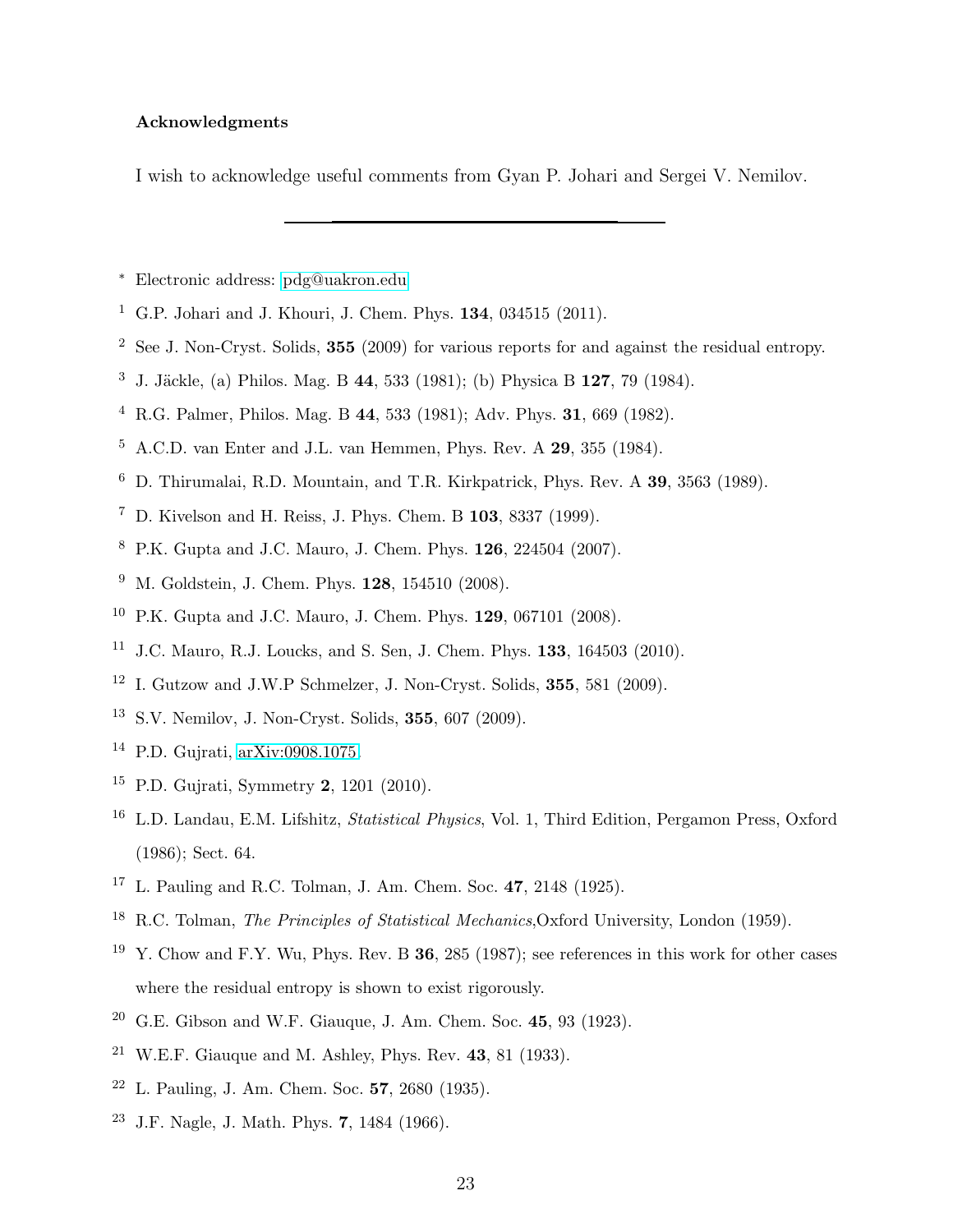- <span id="page-23-0"></span><sup>24</sup> S.V. Isakov, K.S. Raman, R. Moessner, and S.L. Sondhi, Phys. Rev. B. 70, 104418 (2004).
- <span id="page-23-1"></span> $25$  B.A. Berg, C. Muguruma, and Y. Okamoto, Phys. Rev. B. 75, 092202 (2007).
- <span id="page-23-2"></span><sup>26</sup> R.K. Bowles and R.J. Speedy, Mole. Phys. 87, 1349 (1996); ibid. 87, 1671 (1996).
- <span id="page-23-3"></span> $27$  P. Richet, J. Non-Cryst. Solids, 355, 628 (2009).
- <span id="page-23-4"></span> $28$  P.D. Gujrati, Phys. Lett. A 151, 375 (1990).
- <span id="page-23-5"></span><sup>29</sup> P.D. Gujrati, Rec. Res. Devel. Chem. Physics,  $4$ ,  $243$   $(2003)$ ; P.D. Gujrati, [arXiv:cond-mat/0308439.](http://arxiv.org/abs/cond-mat/0308439)
- <span id="page-23-6"></span> $30$  J.P. Sethna, *Statistical Mechanics: Entropy, Order Parameters and Complexity*, Oxford University Press, N.Y. (2006); p. 83.
- <span id="page-23-7"></span> $31$  S.A. Langer and J.P. Sethna, Phys. Rev. Lett.  $61$ ,  $570$  (1988); S.A. Langer, J.P. Sethna, and E.R. Grannan, Phys. Rev. B 41, 2261 (1990).
- <span id="page-23-8"></span><sup>32</sup> P.K. Gupta and J.C. Mauro, J. Non-Cryst. Solids, 355, 595 (2009).
- <span id="page-23-9"></span><sup>33</sup> H. Reiss, J. Non-Cryst. Solids, 355, 617 (2009).
- <span id="page-23-10"></span><sup>34</sup> S.V. Nemilov, *Thermodynamic and Kinetic Aspects of the Vitreous State*, CRC Press, Boca Raton (1995).
- <span id="page-23-18"></span><sup>35</sup> I. Gutzow and J. Schmelzer, The Vitreous State, Springer-Verlag, Berlin (1995).
- <span id="page-23-11"></span><sup>36</sup> P.G. Debenedetti, *Metastable Liquids; Cocepts and Principles*, Princeton University Press, Princeton (1996).
- <span id="page-23-12"></span><sup>37</sup> The preparation to get the system in a unique microstate requires knowing precisely the cell  $C_i$  a particular particle i belongs to. This should be contrasted with the situation such as in a crystal or a glass, in which, although each particle is confined within a cell, we have no knowledge which particle belongs to this cell. This ambiguity in the microstates is a characteristic of a statistical system<sup>[14](#page-22-7)[,15](#page-22-8)</sup> that results in a macrostate. The preparation of a unique microstate results in a unique specification and is not physically feasible to accomplish in reality.
- <span id="page-23-13"></span> $38$  P.D. Gujrati in *Modeling and Simulation in Polymers*, edited by P.D. Gujrati and A.I Leonov, Wiley-VCH, Weinheim (2010).
- <span id="page-23-14"></span><sup>39</sup> I. Oppenheim, J. Phys. Chem. B 114, 16184 (2010).
- <span id="page-23-15"></span> $40$  M. Goldstein, J. Chem. Phys. 134, 124502 (2011).
- <span id="page-23-16"></span><sup>41</sup> A. B. Bestul and S. S. Chang, J. Chem. Phys. 43, 4532 (1965).
- <span id="page-23-17"></span> $42$  By the second law we mean the law of increase of the entropy according to which the (thermodynamic) entropy of an isolated system can never decrease. Any statistical interpretation of